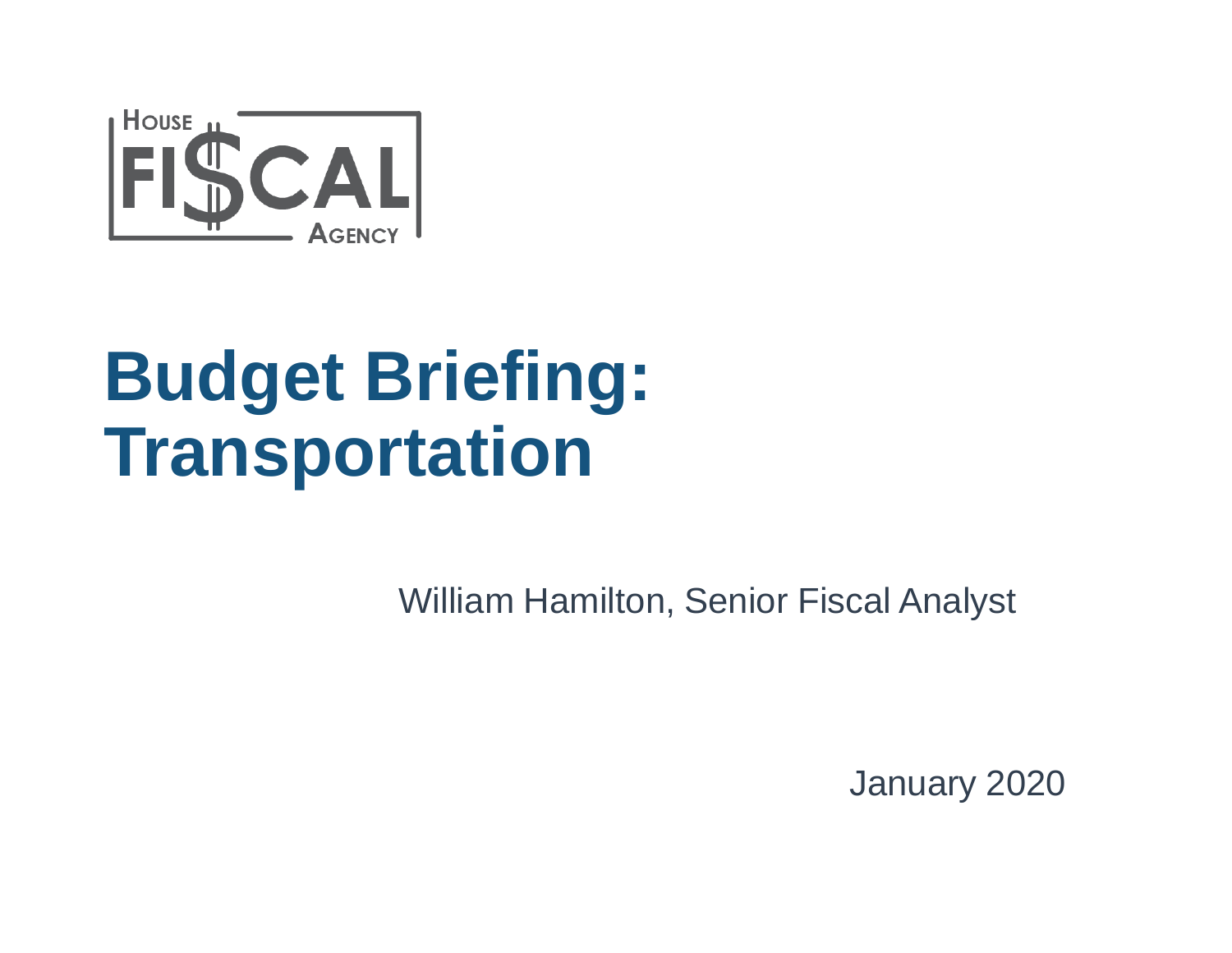## **Briefing Topics**

- o Funding Sources
- o Appropriations Areas
- o Major Budget Topics
	- Transportation Revenue
	- Transportation Program Areas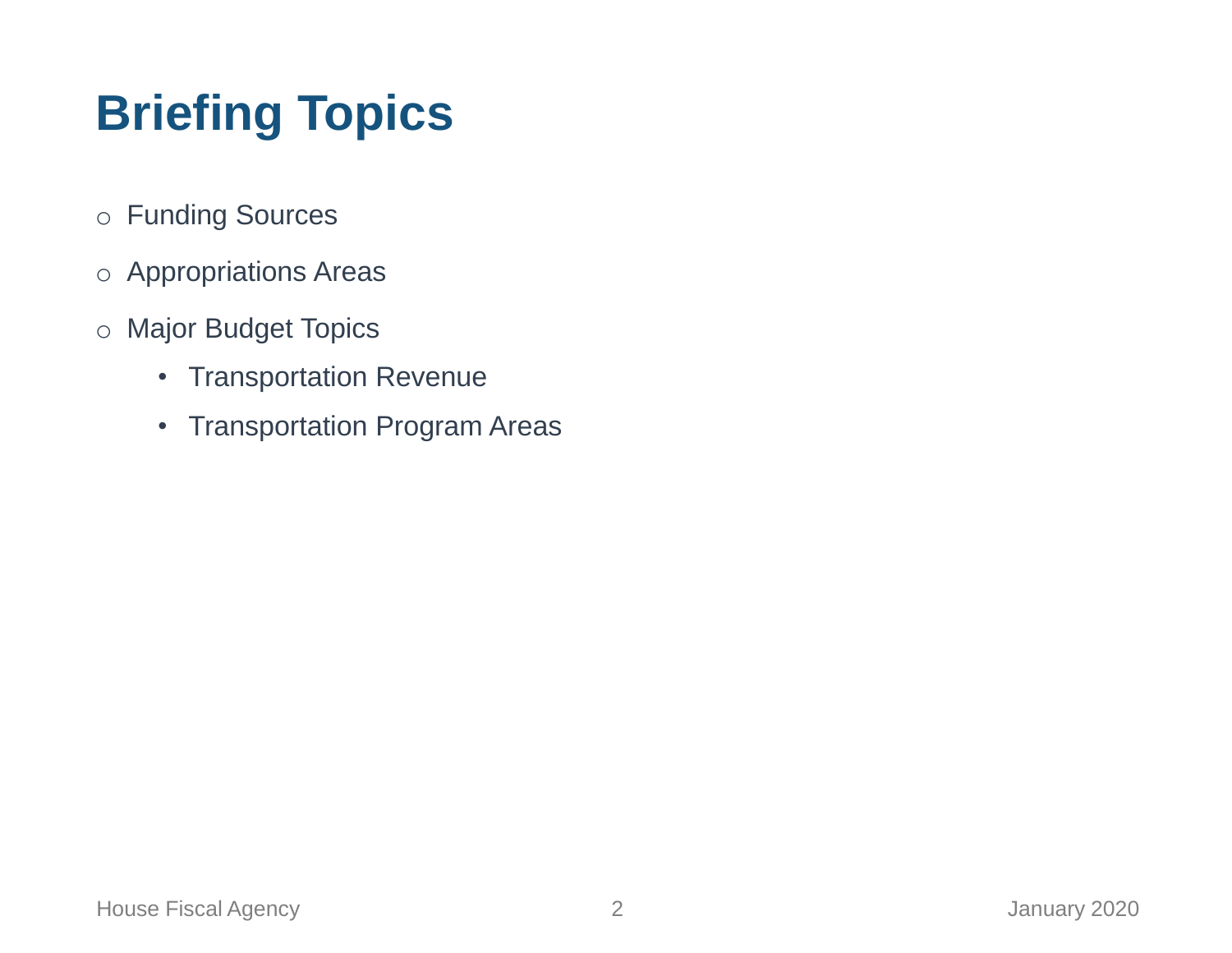### **Michigan's Transportation Budget**

Michigan's Transportation budget supports:

- o State and local road and bridge programs
	- Construction and preservation of the state trunkline highway system
	- Funding for local road systems (83 road commissions and 531 cities and villages)
- o Public transportation programs
	- Capital and operating assistance to 81 public transit agencies
	- Capital and operating assistance for rail passenger service in Michigan
- o Aeronautics programs
	- Capital assistance to local airports through the federal Airport Improvement Program
- o Administration of the Michigan Department of Transportation (MDOT)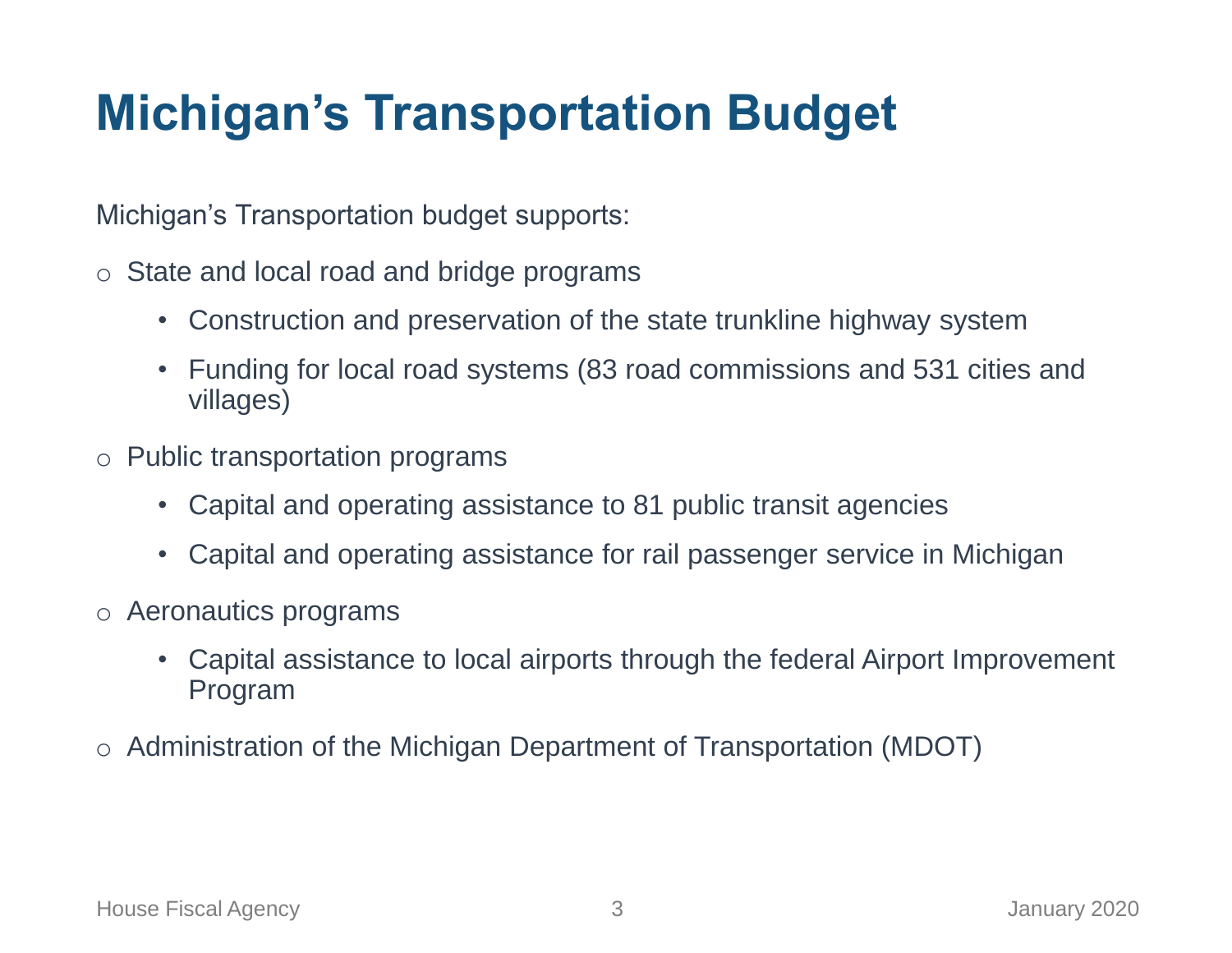### **Key Budget Terms**

**Fiscal Year:** The state's fiscal year (FY) runs from October to September. FY 2019- 20 is October 1, 2019 through September 30, 2020.

**Appropriation:** Authority to expend funds. An appropriation is not a mandate to spend. Constitutionally, state funds cannot be expended without an appropriation by the legislature.

**Line Item:** Specific appropriation amount in a budget bill which establishes spending authorization for a particular program or function.

**Boilerplate:** Specific language sections in a budget bill which direct, limit, or restrict line item expenditures, express legislative intent, and/or require reports.

**Lapse:** Appropriated amounts that are unspent or unobligated at the end of a fiscal year. Appropriations are automatically terminated at the end of a fiscal year unless designated as a multi-year work project under a statutory process. Lapsed funds are available for expenditure in the subsequent fiscal year.

Note: Unless otherwise indicated, historical budget figures in this presentation have not been adjusted for inflation.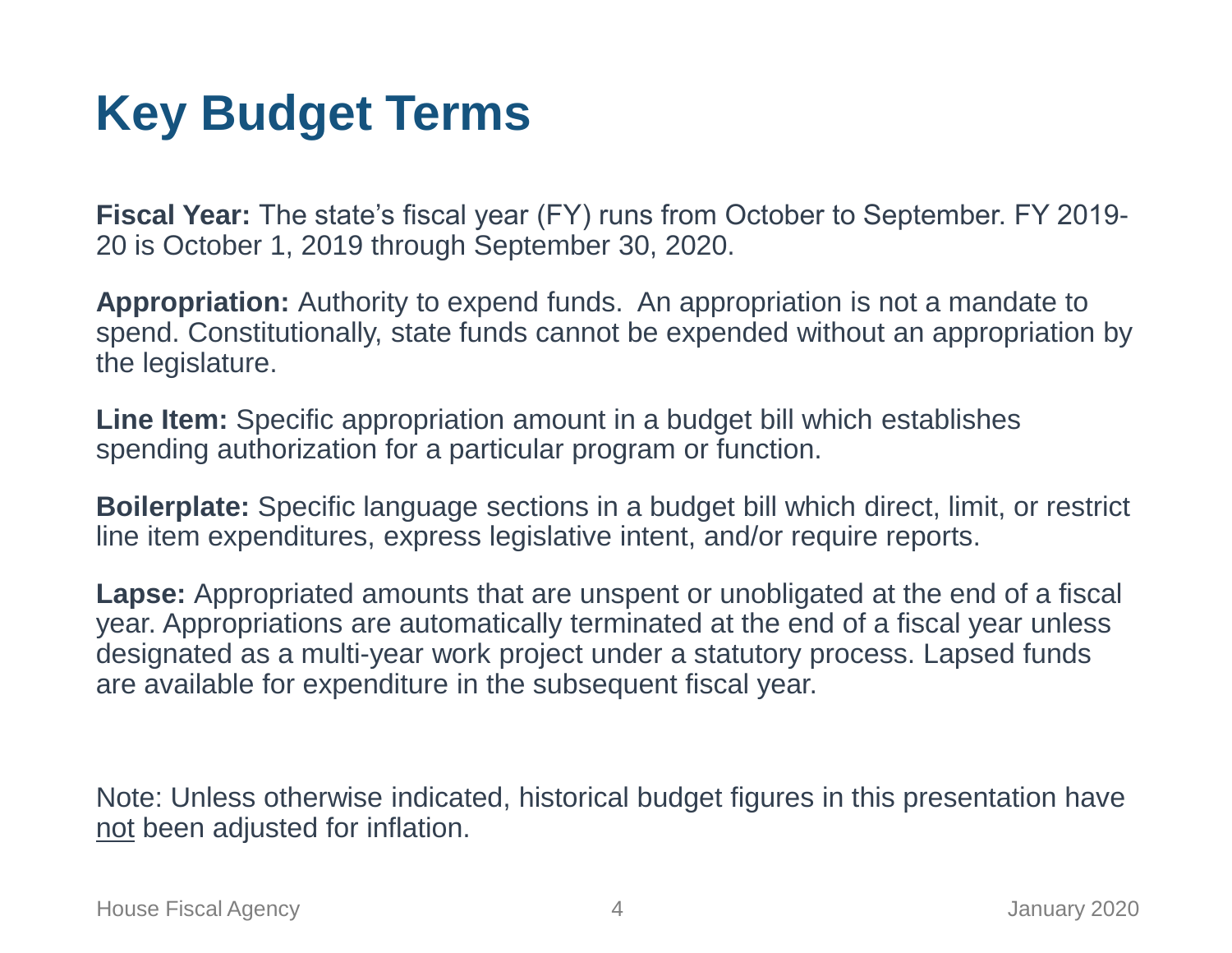# **Funding Sources**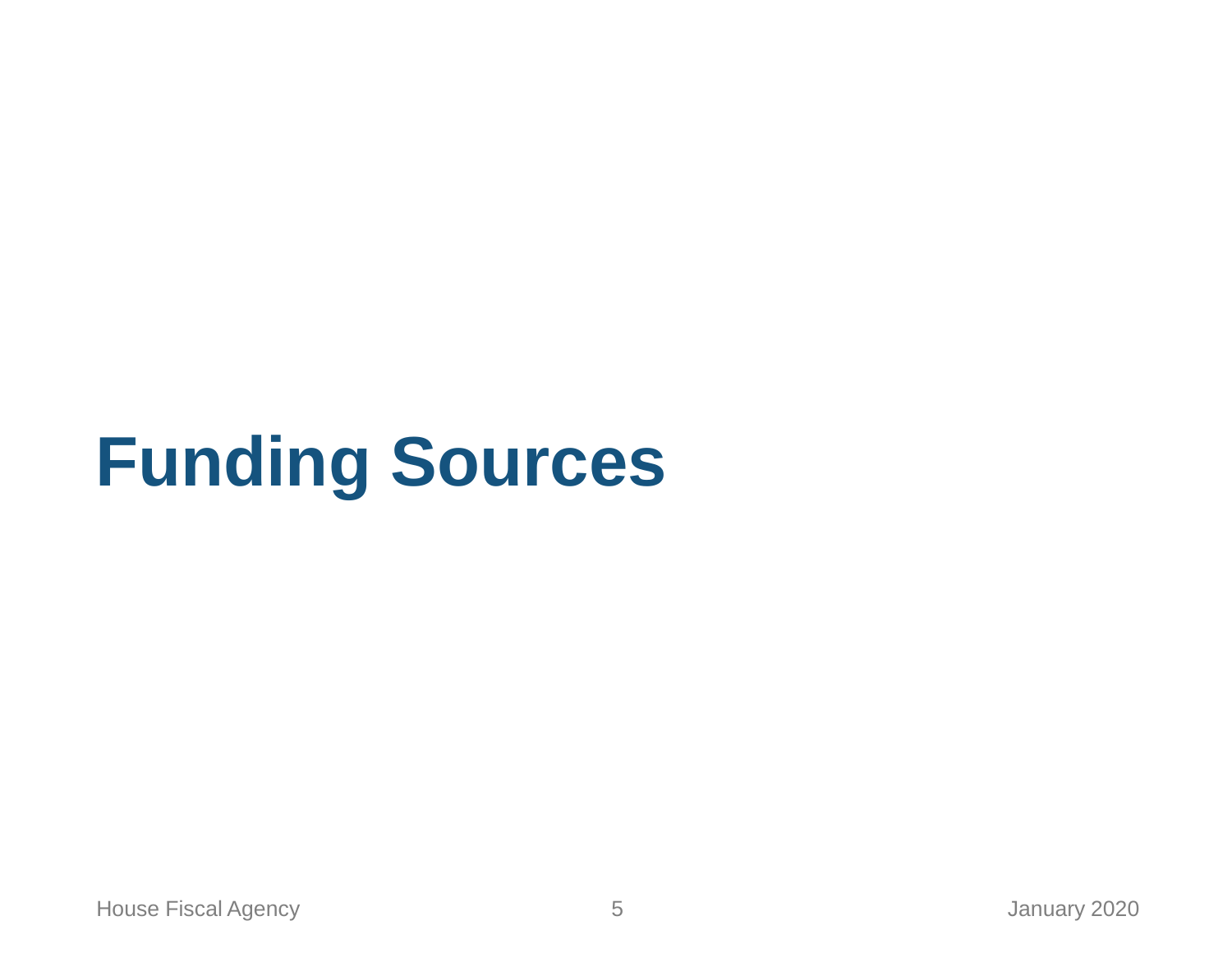## **FY 2019-20 Transportation Budget**

| <b>Fund Source</b>                                                     | <b>Funding</b>  | <b>Description</b>                                                                                                                                                       |  |  |  |
|------------------------------------------------------------------------|-----------------|--------------------------------------------------------------------------------------------------------------------------------------------------------------------------|--|--|--|
| <b>Gross Appropriations</b>                                            | \$5,021,408,000 | Total spending authority from all revenue sources                                                                                                                        |  |  |  |
| Interdepartmental<br><b>Grants (IDG) Revenue</b>                       | 3,974,300       | Funds received by one state department from another state<br>department, usually for services provided                                                                   |  |  |  |
| <b>Adjusted Gross</b><br>Appropriations                                | \$5,017,433,700 | Gross appropriations excluding IDGs; avoids double counting<br>when adding appropriation amounts across budget areas                                                     |  |  |  |
| <b>Federal Revenue</b>                                                 | 1,352,350,100   | Federal grant or matching revenue; generally dedicated to<br>specific programs or purposes                                                                               |  |  |  |
| <b>Local Revenue</b>                                                   | 51,032,000      | Revenue received from local units of government for state<br>services                                                                                                    |  |  |  |
| <b>Private Revenue</b>                                                 | 900,000         | Revenue from individuals and private entities, including<br>payments for services, grants, and other contributions                                                       |  |  |  |
| <b>State Restricted</b><br>Revenue                                     | 3,588,151,600   | State revenue restricted by the State Constitution, state<br>statute, or outside restriction that is available only for<br>specified purposes; includes most fee revenue |  |  |  |
| <b>State General</b><br><b>Fund/General Purpose</b><br>(GF/GP) Revenue | \$25,000,000    | Unrestricted revenue from taxes and other sources available<br>to fund basic state programs and other purposes determined<br>by the legislature                          |  |  |  |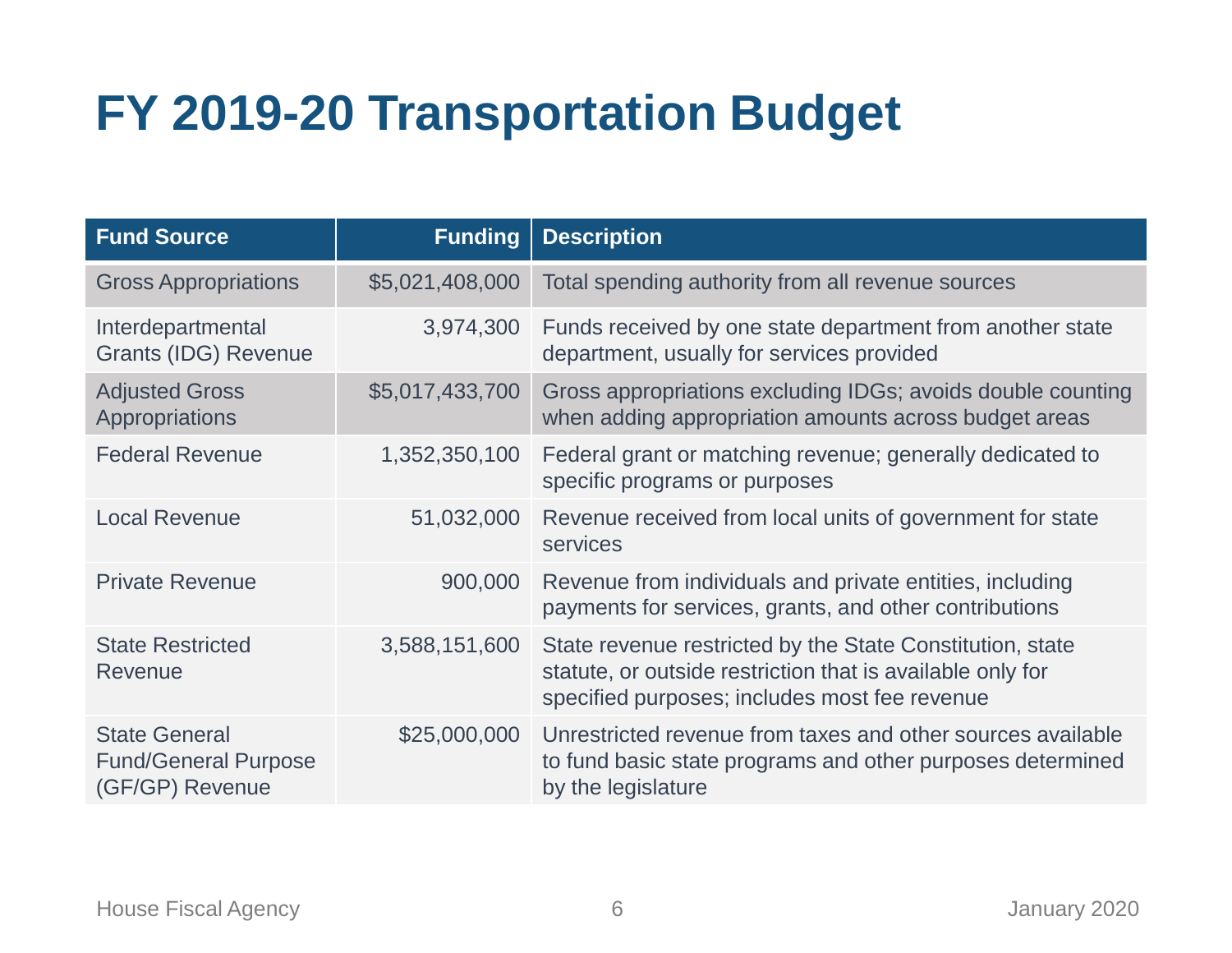#### **FY 2019-20 Fund Sources**

State restricted revenue – primarily from motor fuel and vehicle registration taxes – and federal aid, represent the largest fund sources in the state transportation budget. The FY 2019-20 budget also includes **\$25.0 million** GF/GP.

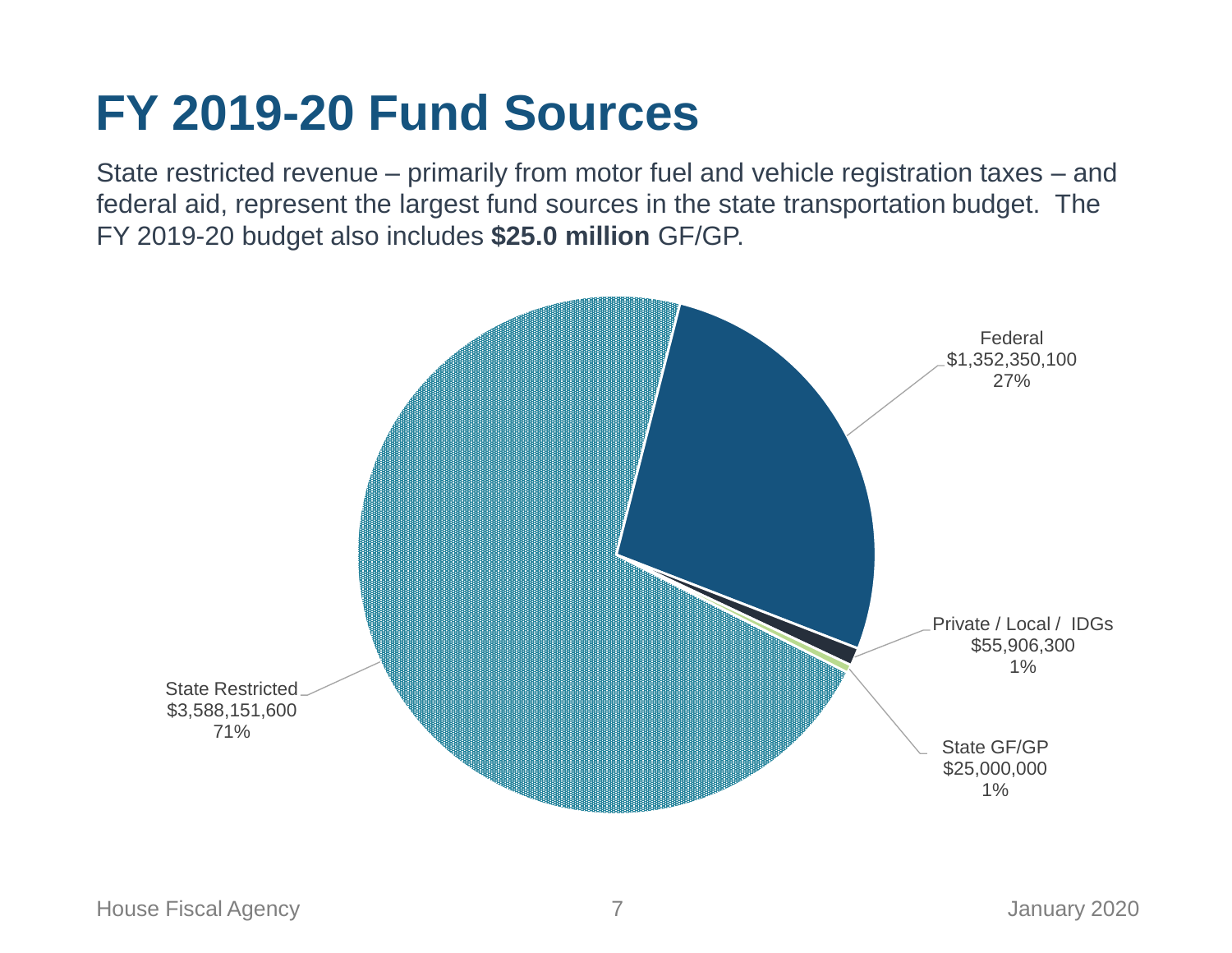## **Transportation Share of Total State Budget**

The Transportation budget represents approximately **9%** of the **\$58.5 billion** state budget (adjusted gross) for FY 2019-20.

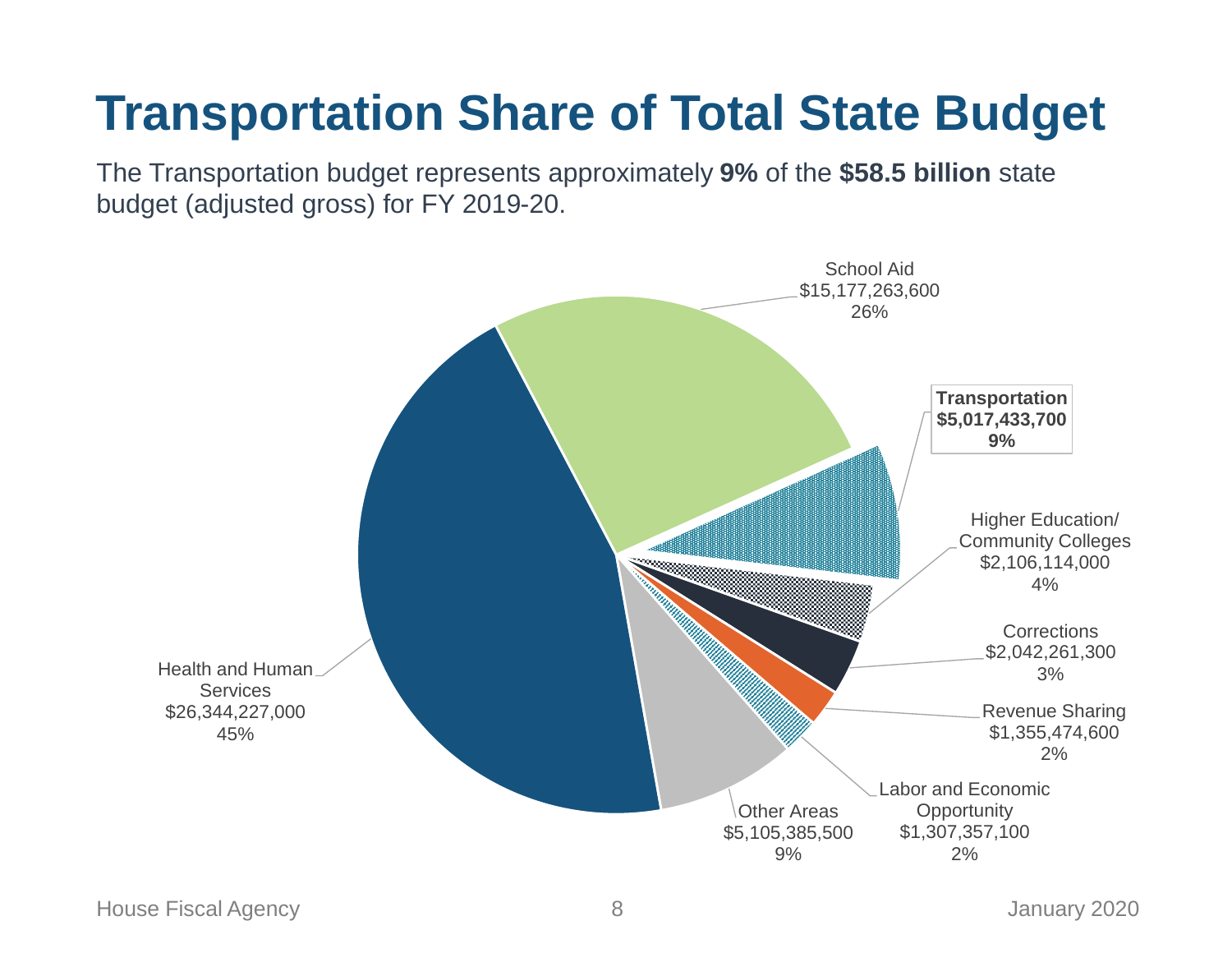## **Transportation Share of Total GF/GP Budget**

The FY 2019-20 Transportation budget includes **\$25.0 million** GF/GP – less than **1%** of the state's total **\$10.4 billion** GF/GP budget.

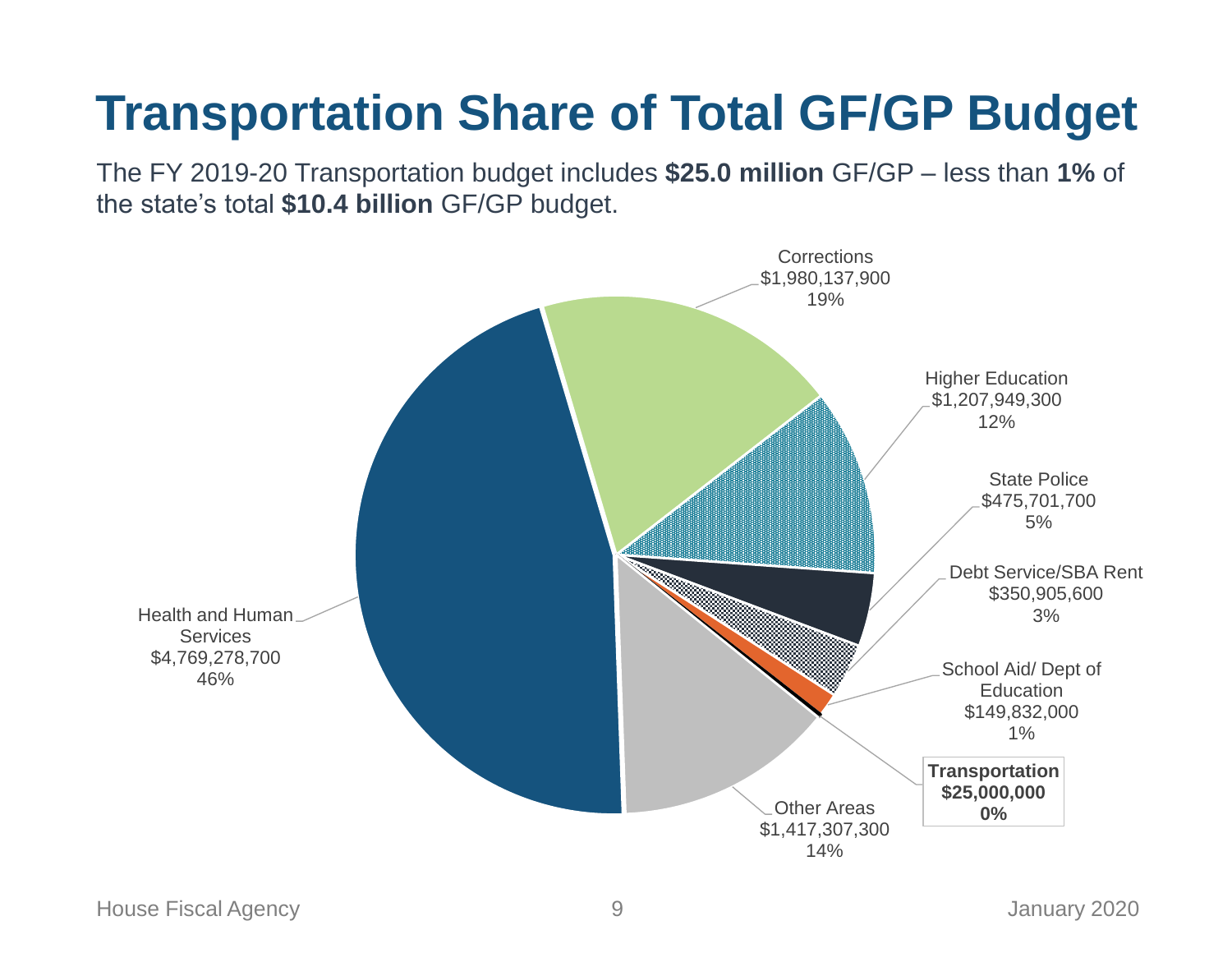## **Transportation Appropriations**

Increases in state restricted funds beginning in FY 2016-17 reflect the November 2015 Road Funding Package. Between FY 2012-13 and FY 2018-19, GF/GP became a fund source in this budget.



Note: The FY 2008-09 increase reflects additional funds made available to Michigan through the federal "Stimulus" program.

House Fiscal Agency 10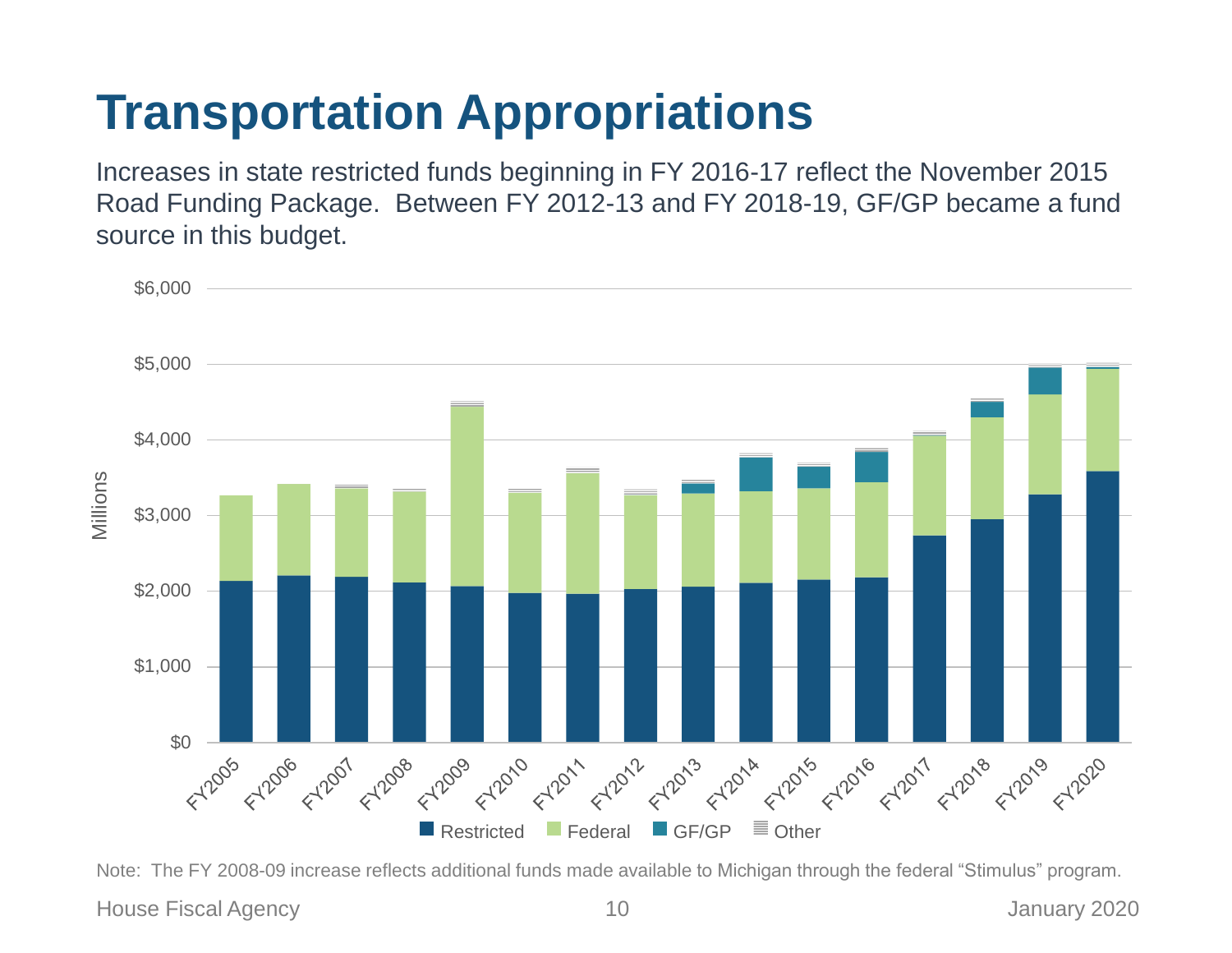# **Appropriation Areas**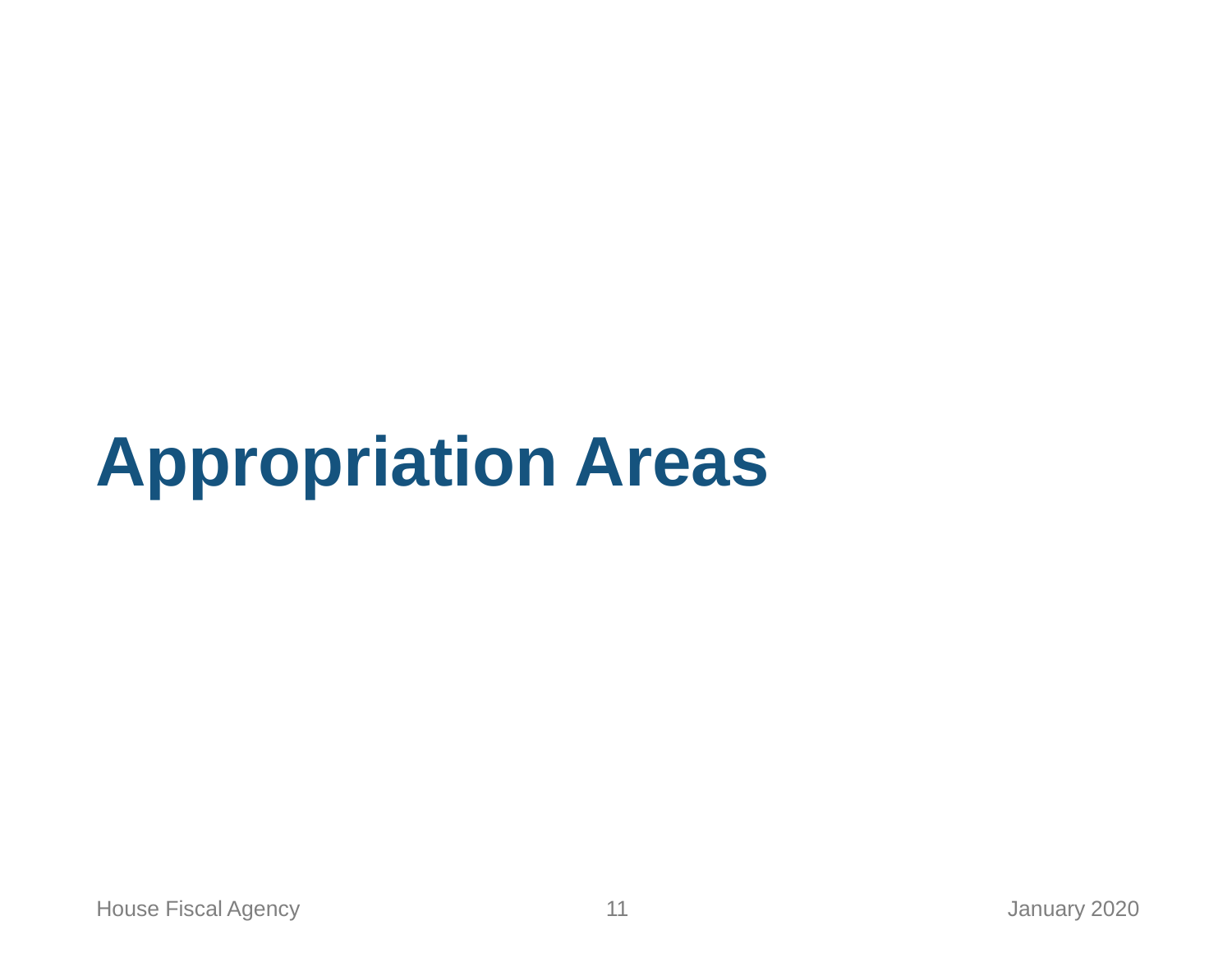### **Transportation Appropriation Areas**

- o State and local road and bridge programs
- o Public transportation programs
- o Aeronautics programs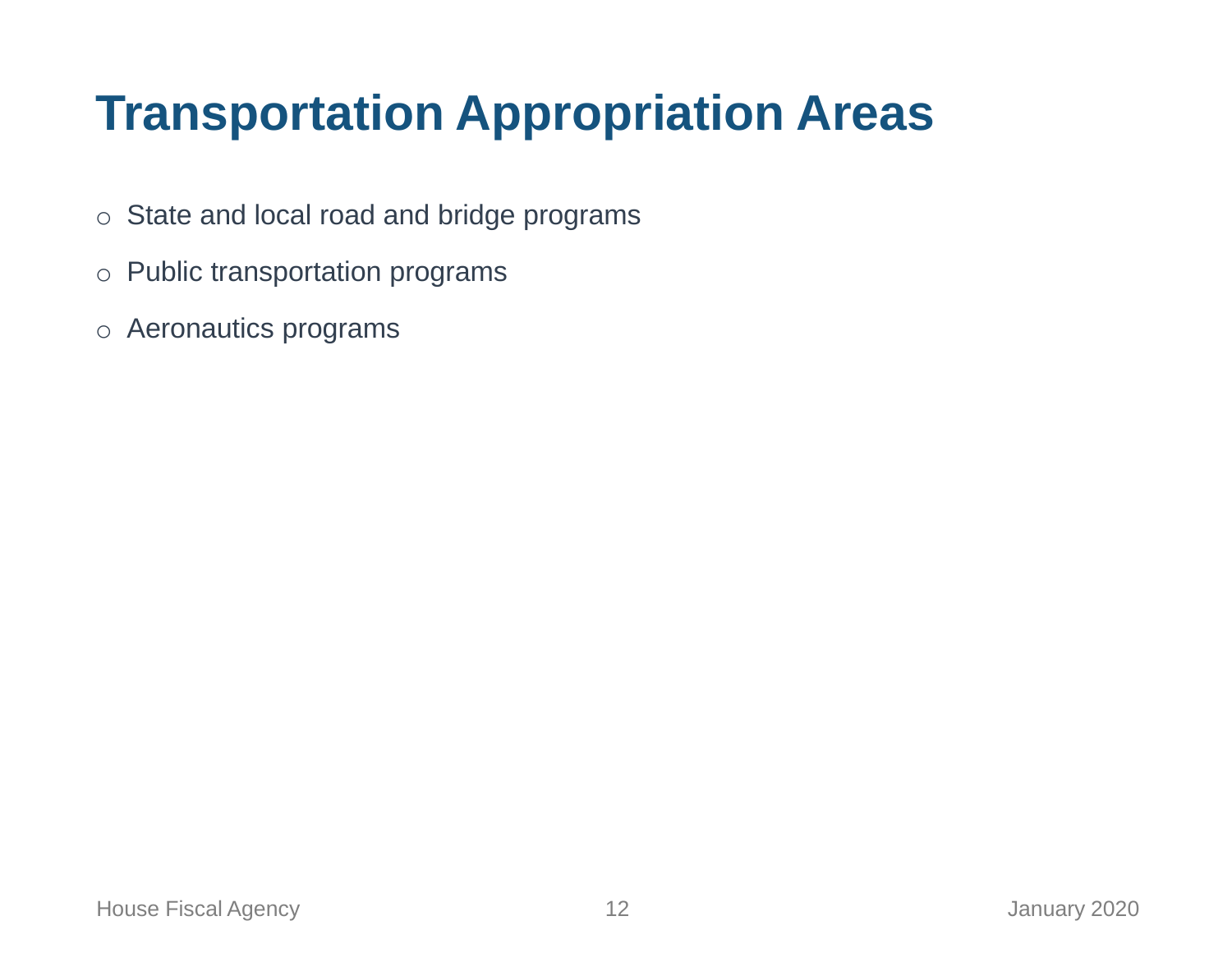#### **FY 2019-20 Gross Appropriations**

There are three major program areas in the **\$5.0 billion** Transportation budget: road and bridge programs – including funds distributed to local road agencies – represent approximately **88%** of the budget; public transportation programs **9%**; and aeronautics programs **2%**.

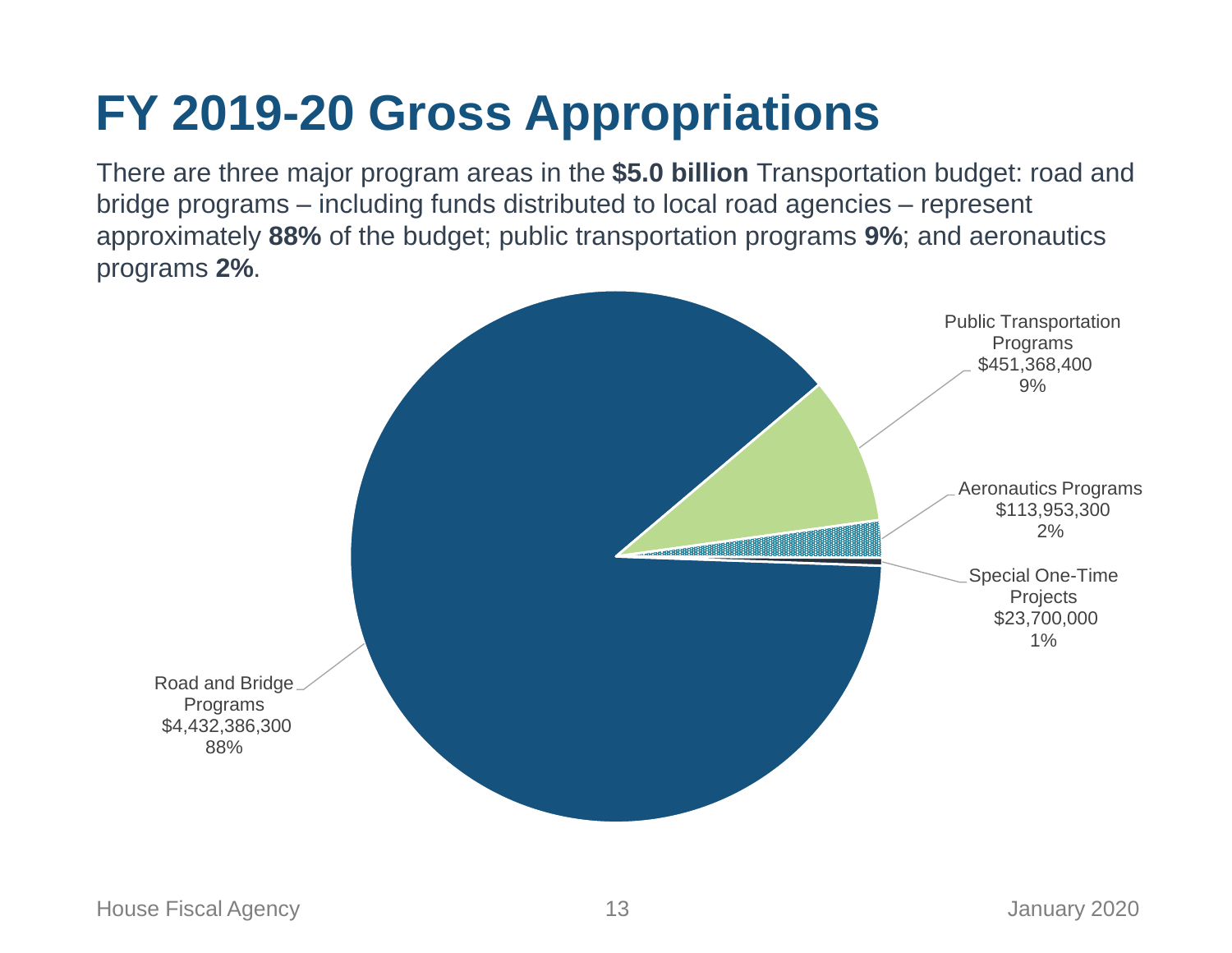## **FY 2019-20 Appropriation Detail**

Over **40%** of the Transportation budget is distributed or made available to local road agencies. Note that MDOT administration and planning, debt service, and services provided by other state departments are all related to the three major program areas.

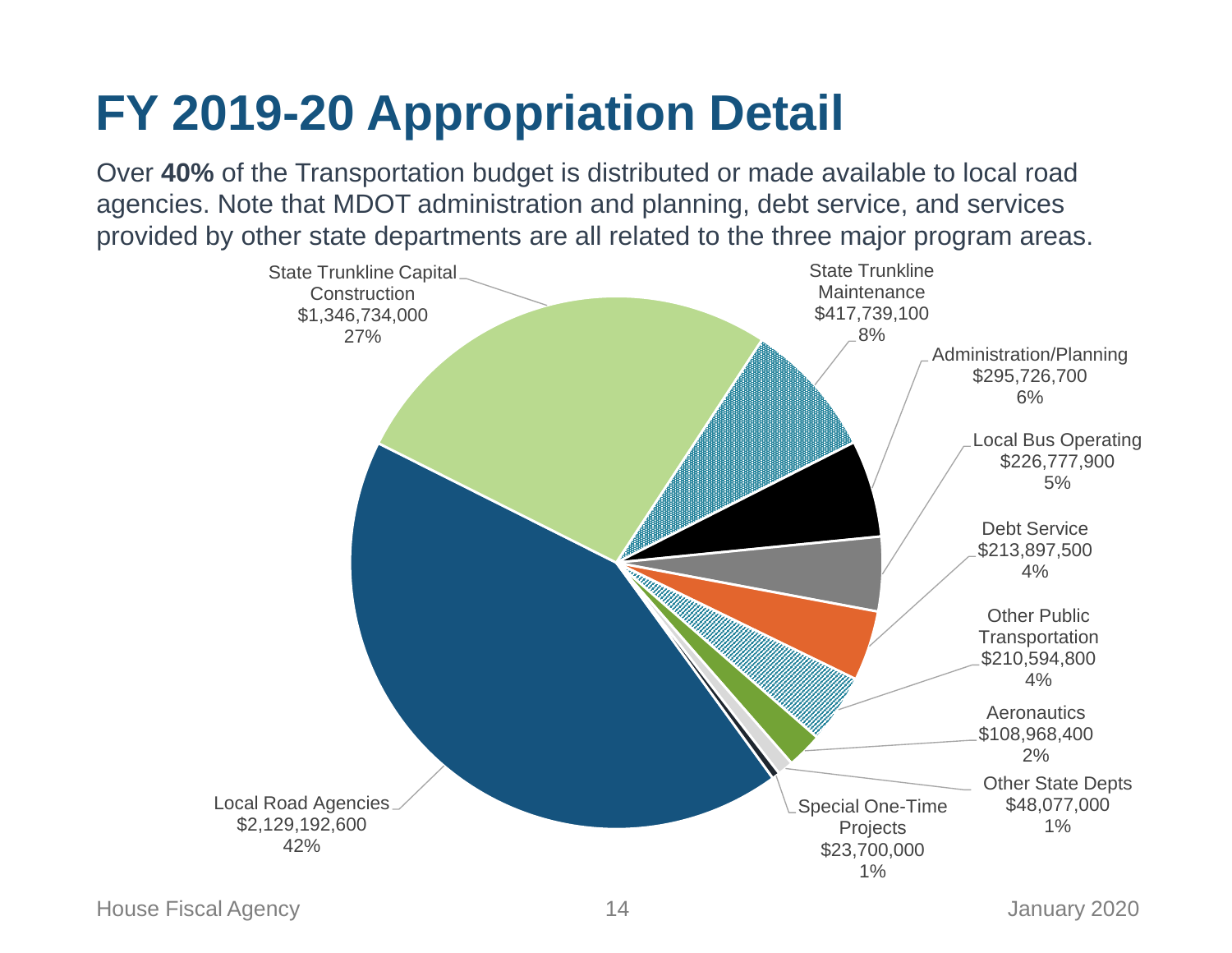# **Major Budget Topics**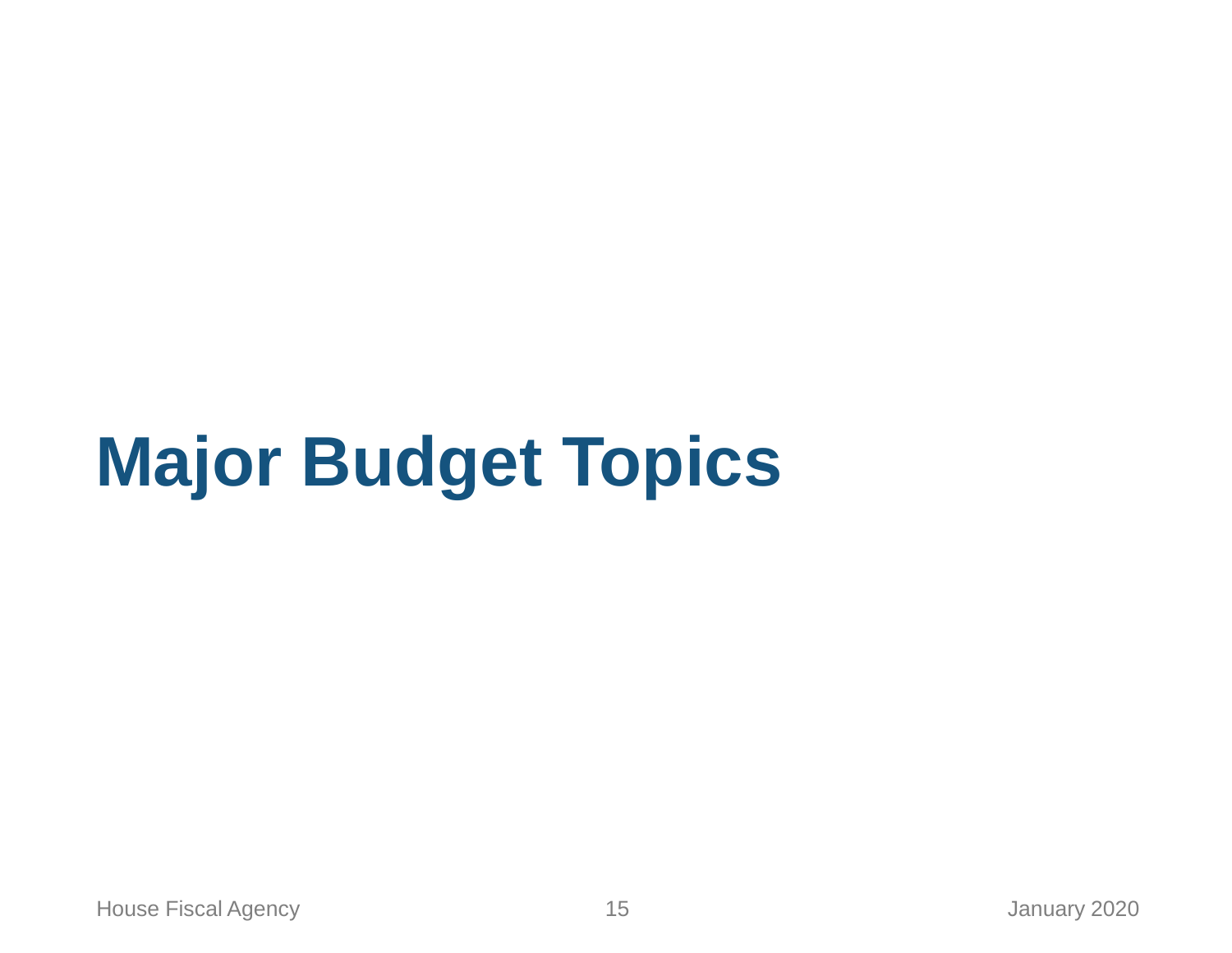### **MDOT Organizational Chart**

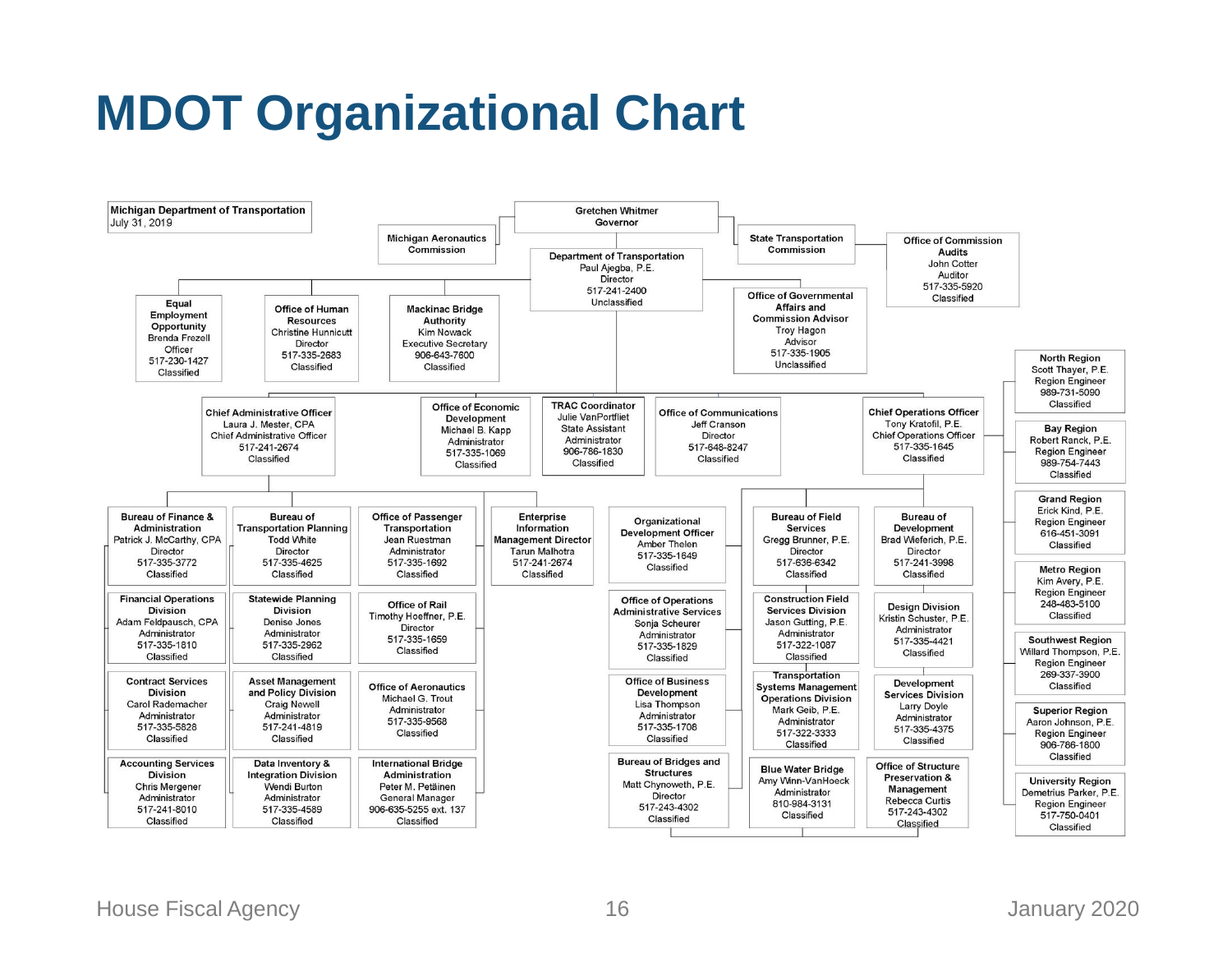## **Transportation Revenue**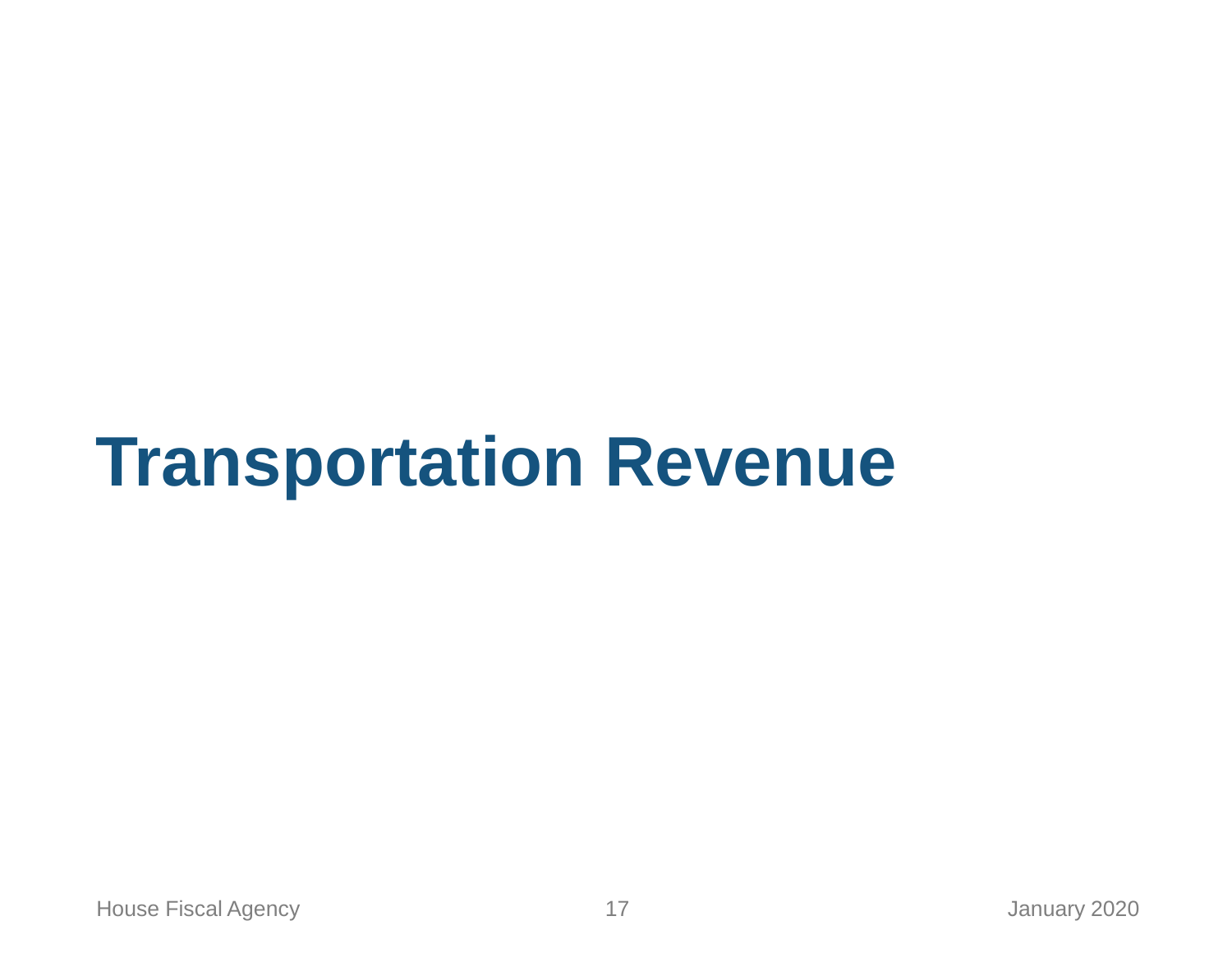## **Transportation Gross Appropriations**

Excluding temporary federal "Stimulus" funds in FY 2008-09, transportation appropriations were relatively flat from FY 1997-98 through FY 2015-16. Increases beginning in FY 2016-17 reflect the impact of November 2015 Road Funding Package.



House Fiscal Agency 18 January 2020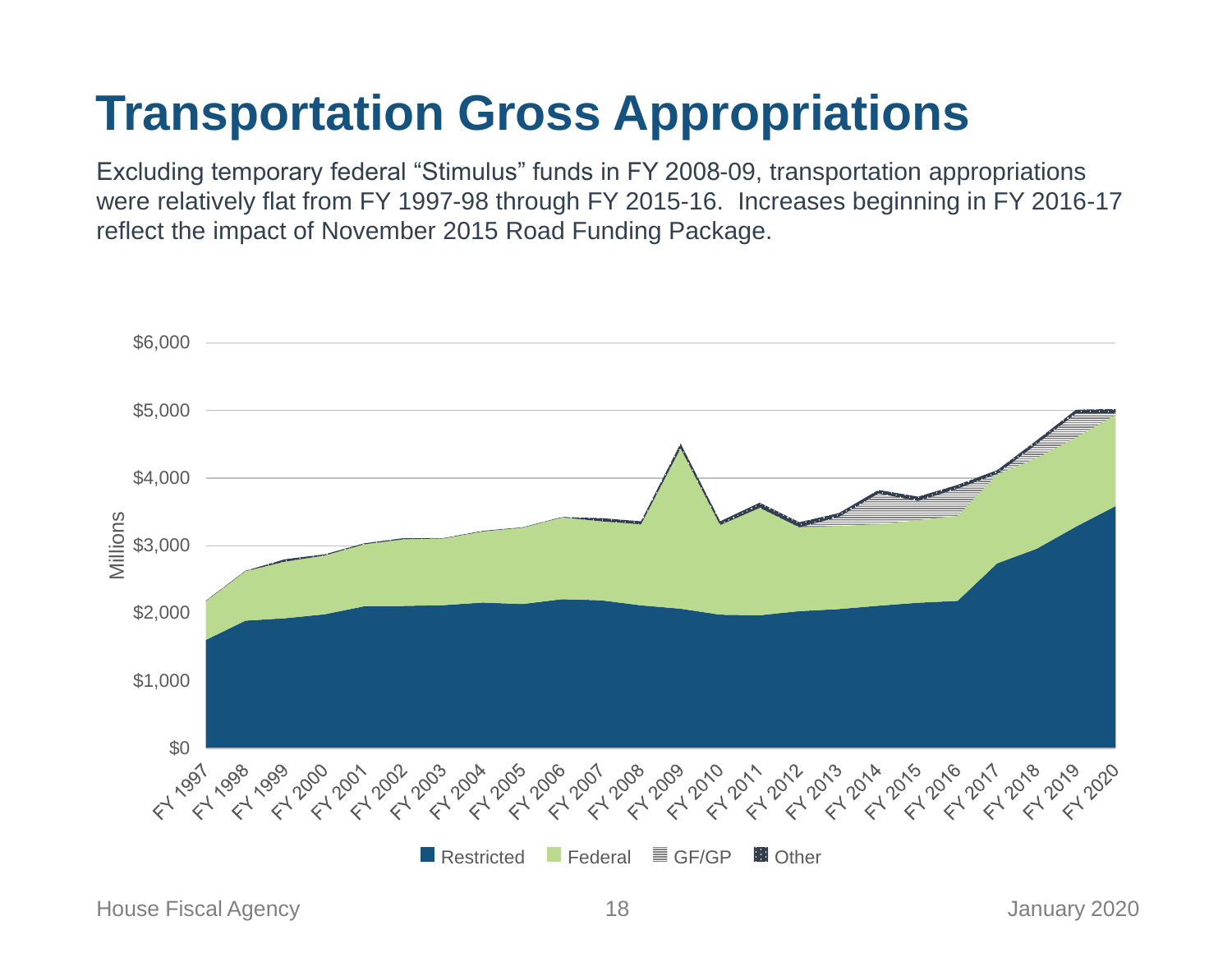#### **FY 2019-20 State Restricted Revenue**

FY 2019-20 appropriated state restricted revenue totals **\$3.6 billion**; vehicle registration taxes are the largest tax source, followed by motor fuel taxes on gasoline and diesel. Includes **\$468.0 million** from income tax revenue.

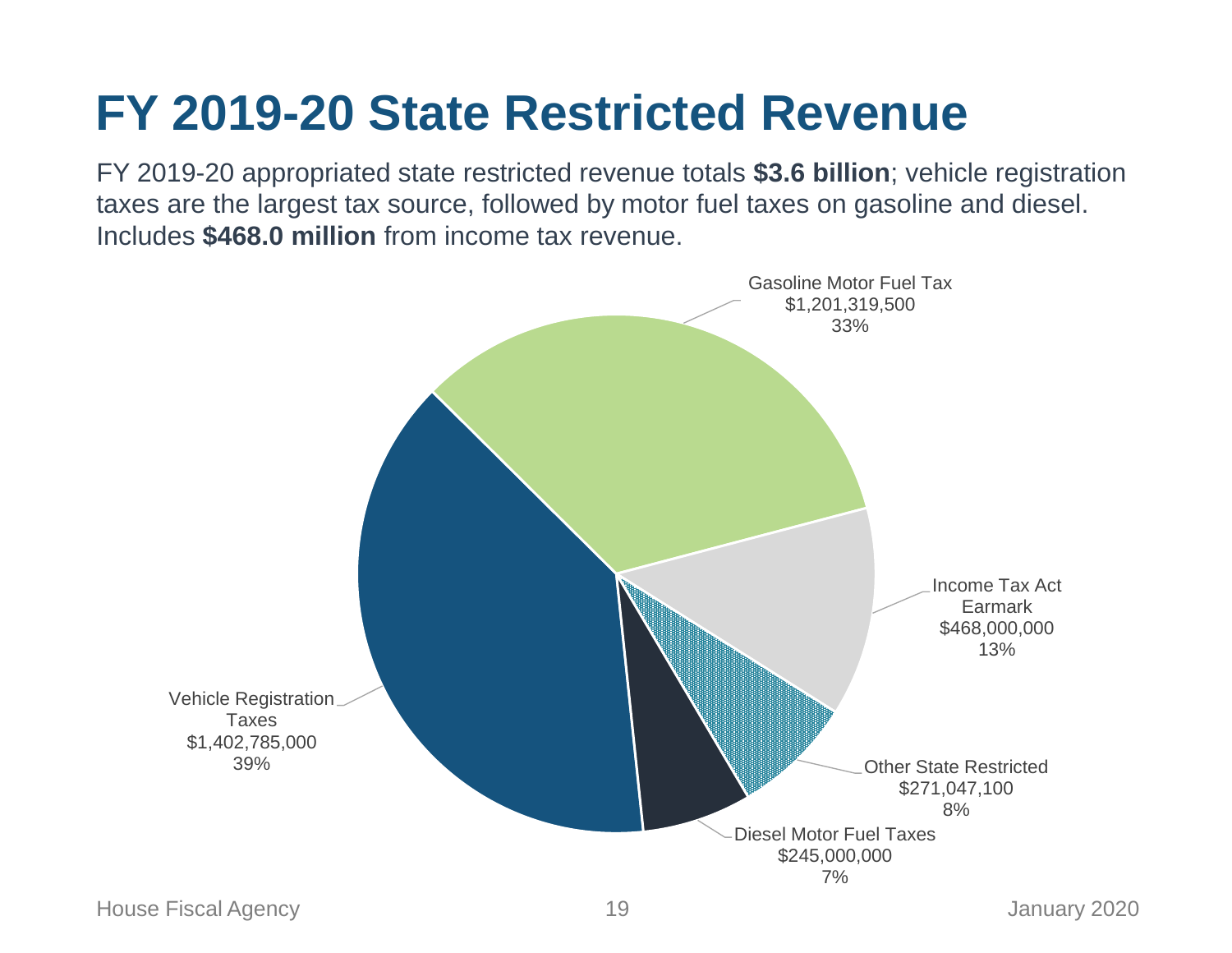#### **Transportation - State Restricted Revenue**

State restricted revenue in Transportation budget comes primarily from motor fuel and vehicle registration taxes – taxes that are constitutionally dedicated for transportation. These taxes are credited to the Michigan Transportation Fund (MTF) and distributed according to the provisions of Public Act 51.

#### o **Motor Fuel Taxes**

• The Motor Fuel Tax Act establishes a per-gallon tax on both gasoline and diesel motor fuel of **26.3** cents per gallon.

#### o **Vehicle Registration Taxes**

• Various taxes on car, truck, and trailer registrations established in the Michigan Vehicle Code.

#### o **Income Tax Earmark**

• Earmark for state and local road and bridge established in the Income Tax Act totals **\$468.0 million** in FY 2019-20.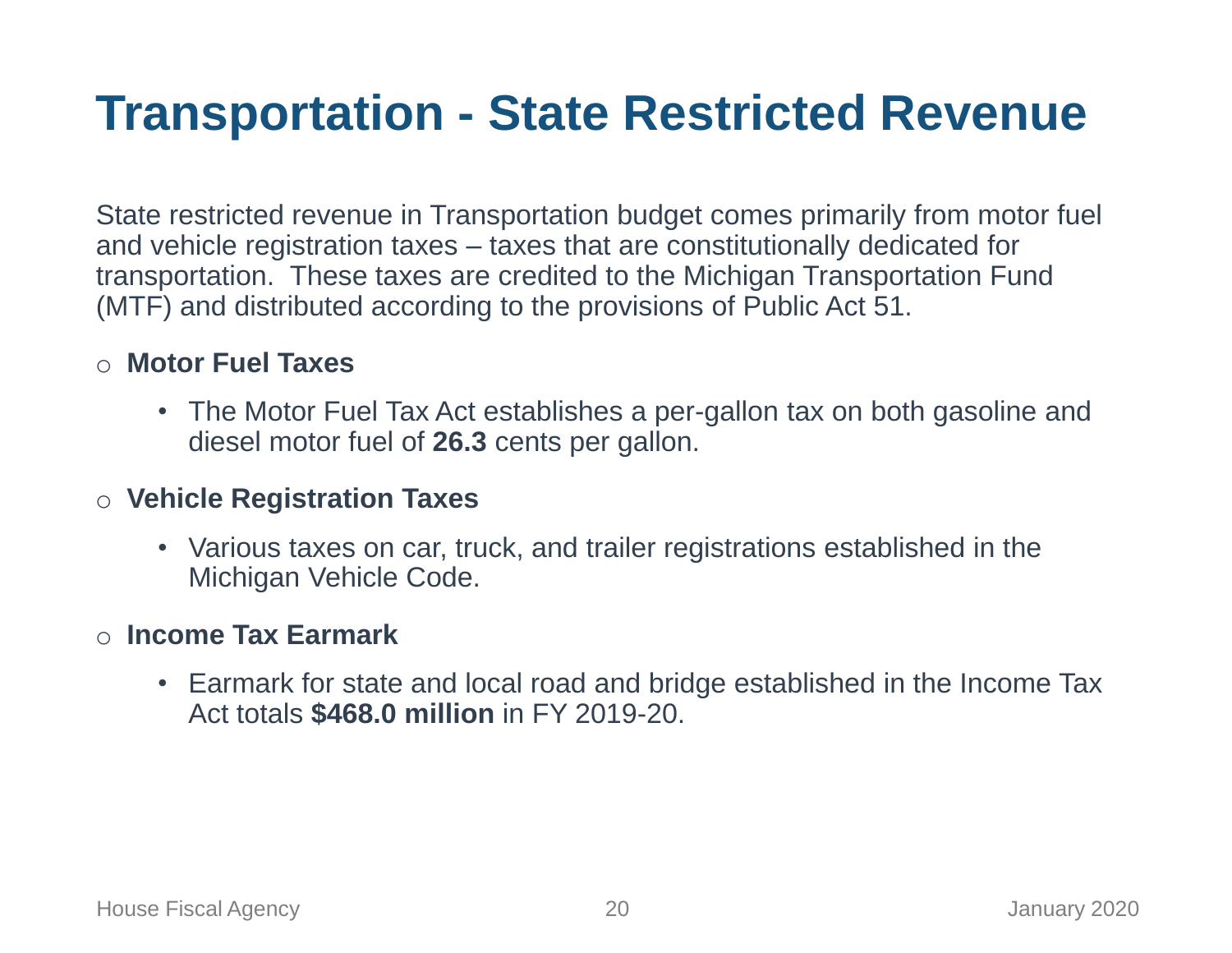#### **Transportation - Federal Revenue**

- o Federal funds are made available to states through multi-year federal authorizing legislation; the current federal aid surface transportation program is Fixing America's Surface Transportation Act - the *FAST Act*.
	- Federal motor fuel taxes dedicated to the federal Highway Trust Fund include the **18.4** cent per gallon federal gasoline tax
	- Federal-aid available to the state is determined by federal law there is nothing that state government can do to increase federal revenue to the state
	- Federal funds are available for both state trunkline programs and local federal aid road projects
	- *FAST Act* surface transportation funds also provide capital grants to local public transit agencies and rail passenger programs
	- Separate federal authorizing legislation provides funding for federal Airport Improvement Programs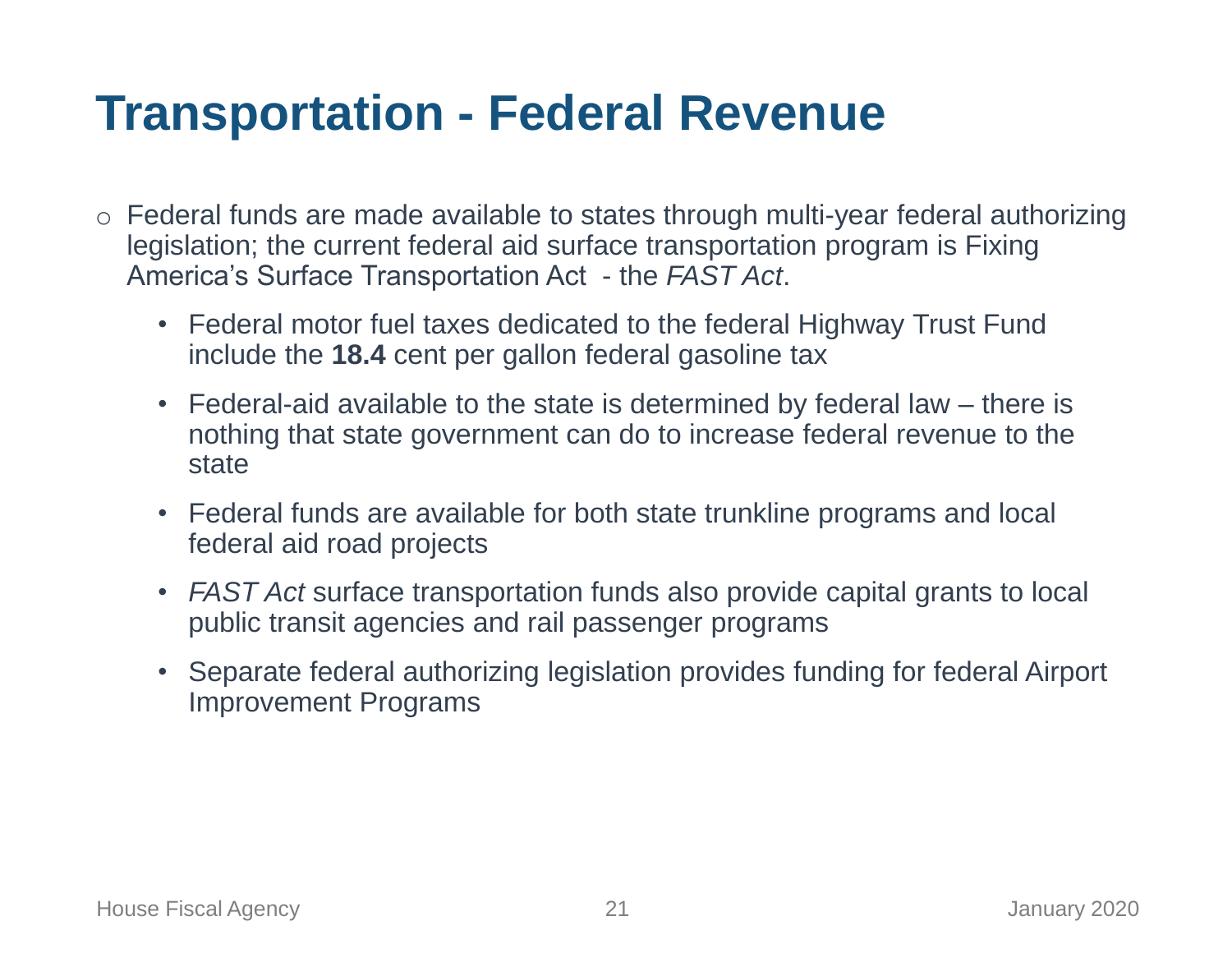#### **Transportation - GF/GP Revenue**

- o Prior to FY 1996-97, GF/GP had rarely been used in the state transportation budget. Recent uses of GF/GP include the following:
- o FY 1996-97, **\$69.0 million** for state and local road and bridge programs as part of Build Michigan II.
- o Over three fiscal years (FY 1999-00 to FY 2001-02), **\$170.0 million** as part of the Build Michigan III bond program.
- Over eight fiscal years (FY 2011-12 through FY 2018-19) Transportation appropriations included a total of **\$1.8 billion** in direct and indirect GF/GP.
	- Of the **\$1.8 billion** in GF/GP appropriations, **\$1.4 billion** was distributed state and local road and bridge programs, with the balance for transit, rail, or aeronautics capital projects or for special designated projects.
- o The FY 2019-20 Transportation budget includes **\$25.0 million** in direct GF/GP appropriations.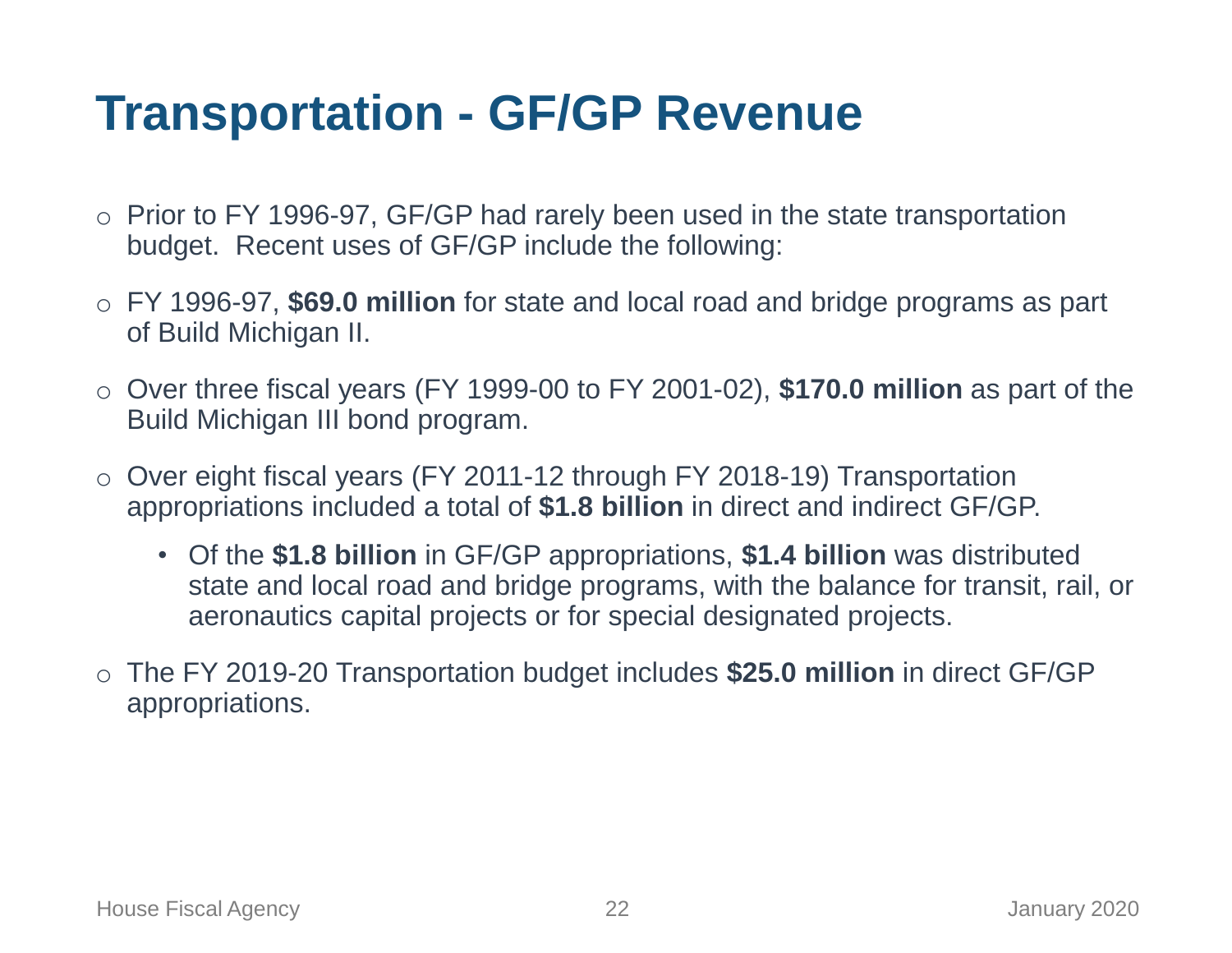#### **Transportation - Other Revenue**

- $\circ$  In addition to state restricted, federal revenue, and GF/GP, the Transportation budget incudes **\$55.9 million** in other revenue sources (Local, Private, IDGs). Local revenue is the largest of these other sources.
	- Appropriated local revenue totals **\$51.9 million**
	- Appropriated local revenue recognizes the local cost share of local federal aid projects, the local share required on certain state trunkline projects, and local matching funds for federally funded transit capital and aeronautics capital projects
	- The appropriation of local revenue in the state transportation budget allows MDOT to expend local funds for the local cost share of projects

Note: Local units of government also raise additional local revenue for local transportation programs – from county or township road millages, from city street millages, from transit millages, and from local agency general fund contributions for road and bridge or public transportation programs. This local revenue is not included in the state transportation budget.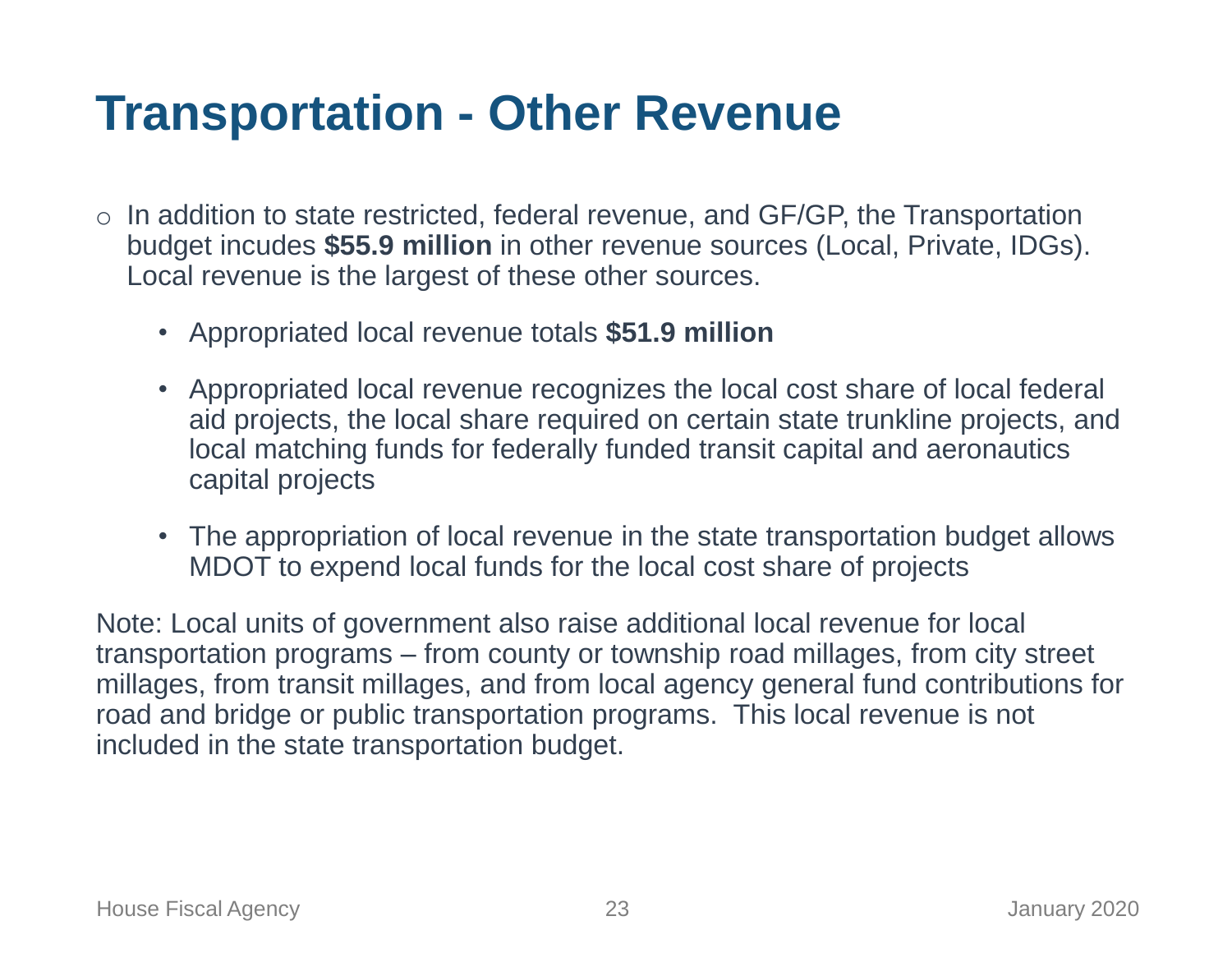# **Transportation Program Areas**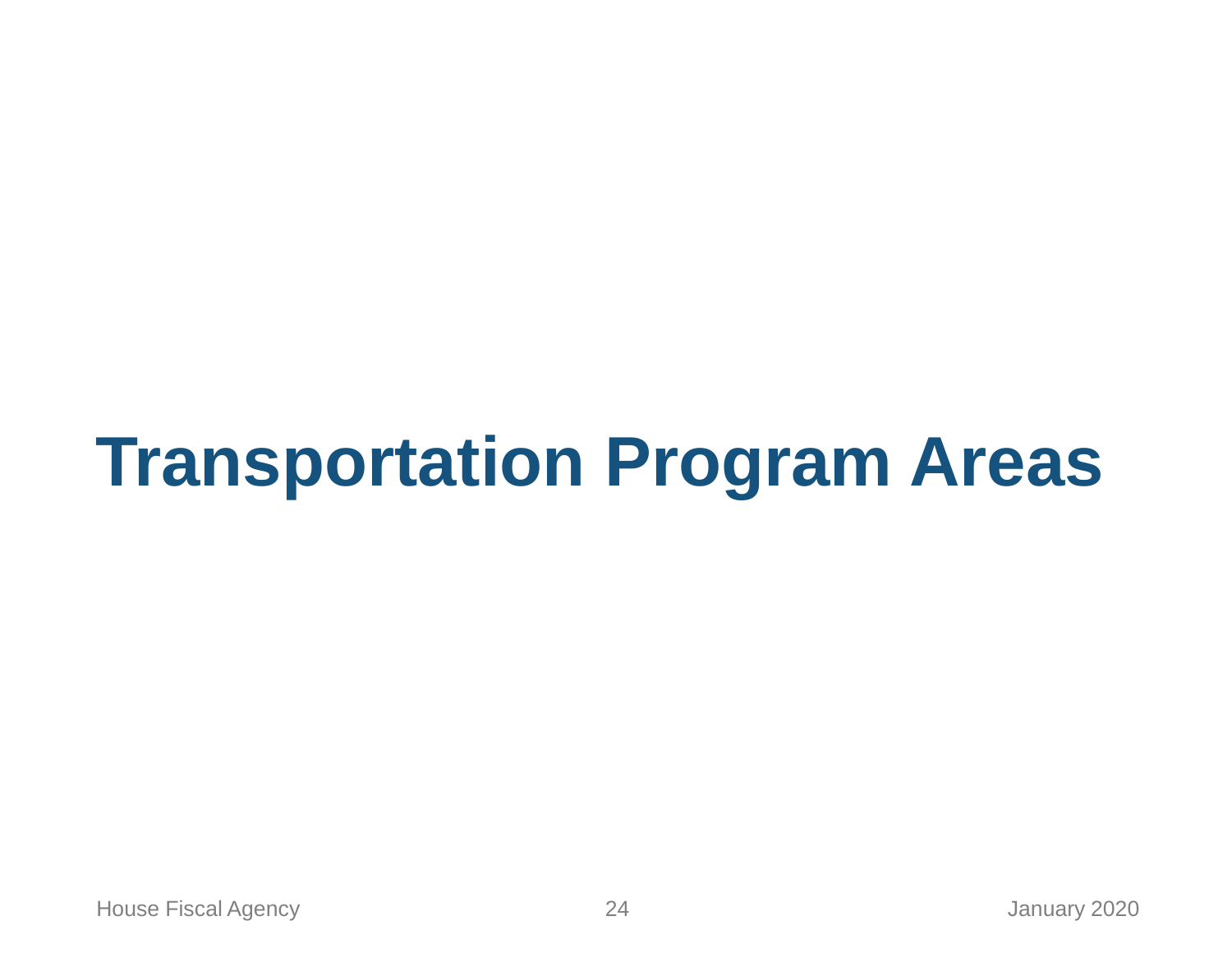#### **Road and Bridge Programs**

- o **\$4.4 billion** (**88%**) of the FY 2019-20 Transportation budget is appropriated for state and local road and bridge programs:
	- **\$2.3 billion** for state trunkline programs administered by MDOT
	- **\$2.1 billion** for local road agencies (county road commissions, cities, and villages)
- o MDOT has jurisdiction over state trunkline highways, including interstate highways – generally the busiest roads and streets with statewide purpose.
- o Local road agencies have jurisdiction over county roads and municipal streets.
- o Road and bridge program funds are distributed according to Public Act 51 of 1951 (Act 51).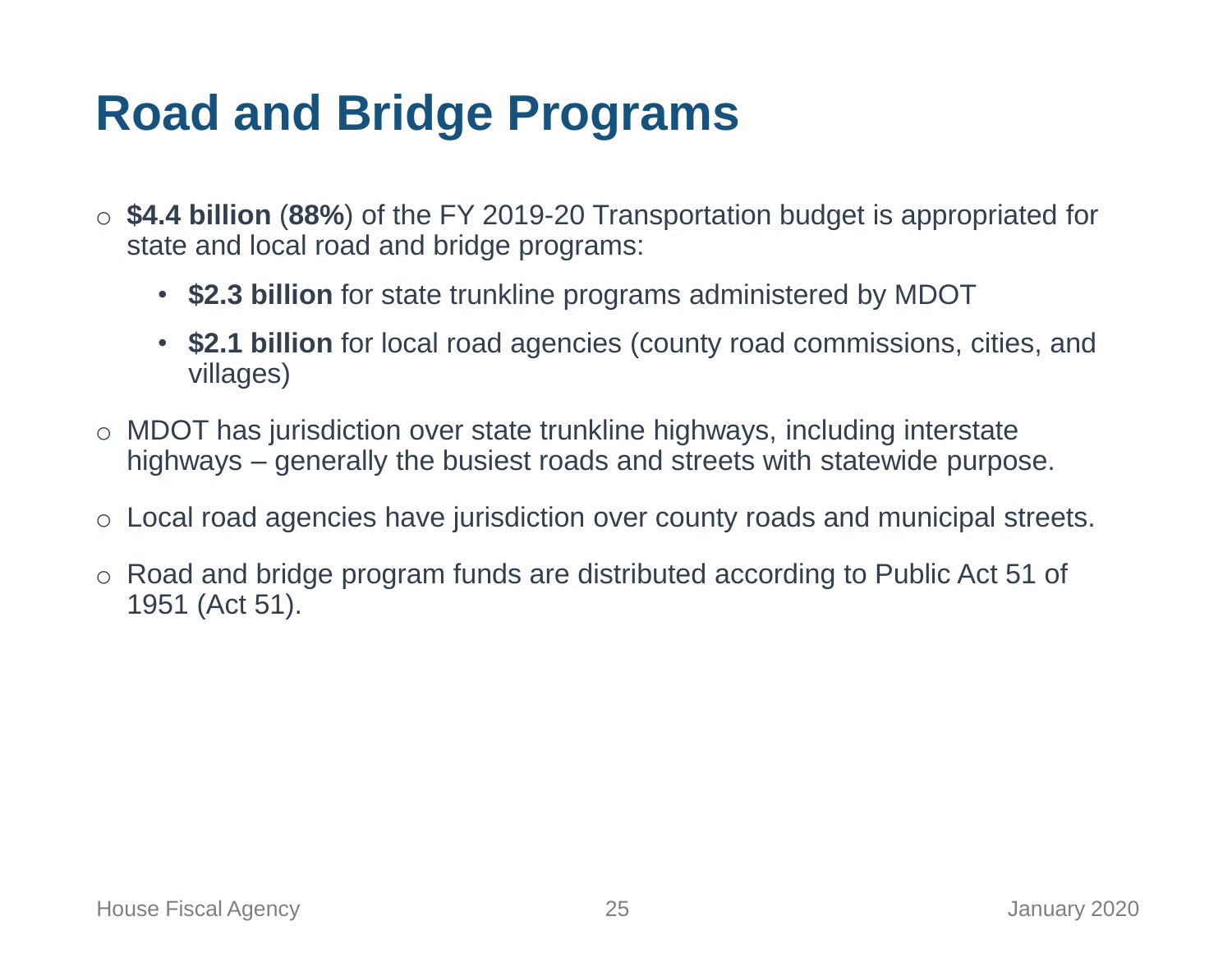#### **Miles by Jurisdiction**

|                             | <b>Route Miles</b> |            |  | <b>Vehicle Miles Traveled</b> |            |  |
|-----------------------------|--------------------|------------|--|-------------------------------|------------|--|
|                             | <b>Miles</b>       | % of Total |  | <b>Annual</b>                 | % of Total |  |
| <b>State Trunklines</b>     | 9,664              | 8.0%       |  | 54.2 billion                  | 53.0%      |  |
| <b>County Roads</b>         | 89,597             | 74.4%      |  | 32.1 billion                  | 31.4%      |  |
| <b>City/Village Streets</b> | 21,211             | 17.6%      |  | 16.0 billion                  | 15.6%      |  |
| <b>TOTAL</b>                | 120,472            | 100.0%     |  | 102.3 billion                 | 100.0%     |  |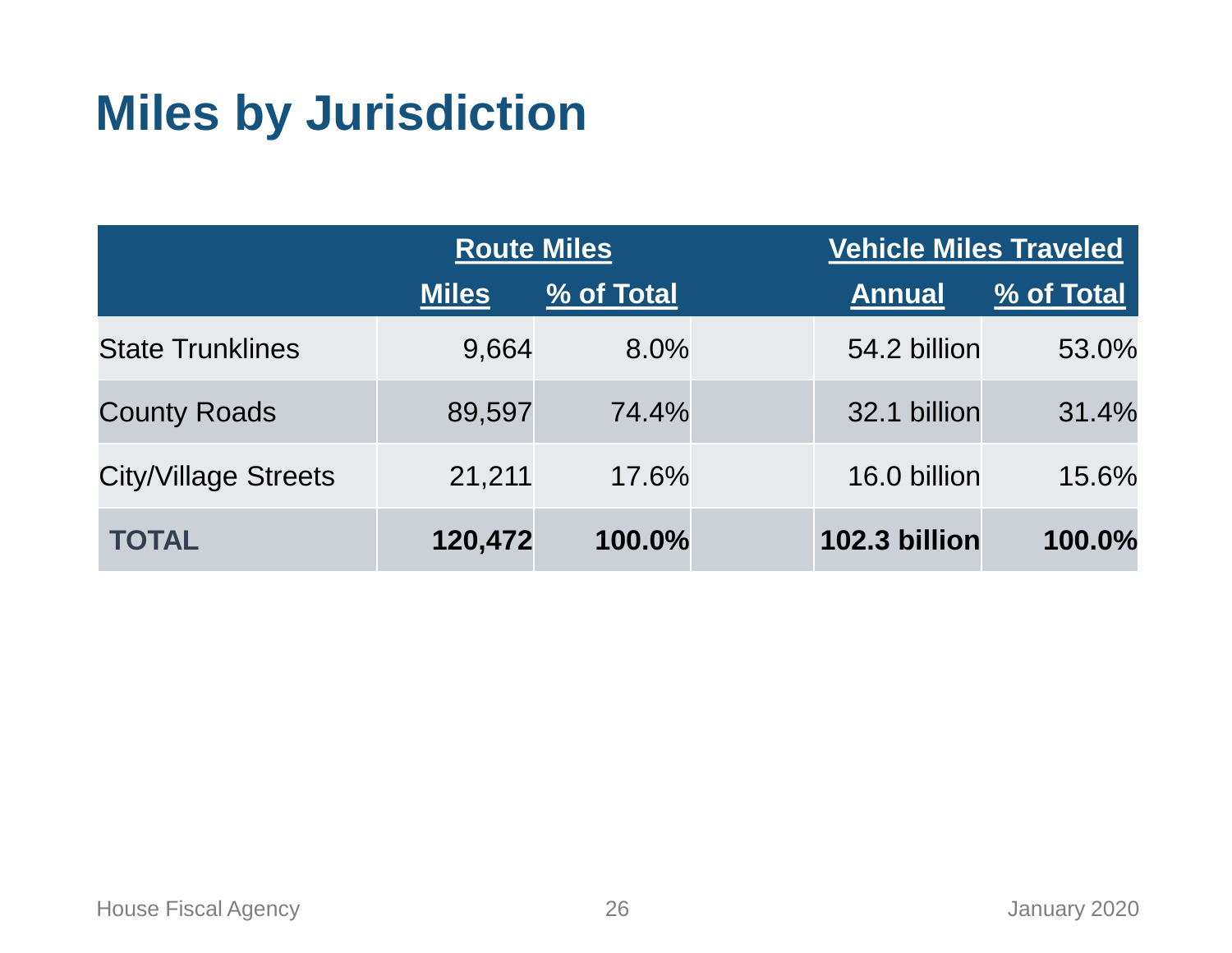#### **Michigan Bridges by Jurisdiction**

|                         | <b>Structures</b> |        | Deck Area* |        | <b>Average Daily Traffic **</b> |        |
|-------------------------|-------------------|--------|------------|--------|---------------------------------|--------|
| <b>State Trunklines</b> | 4,487             | 40.4%  | 4,619,000  | 73.5%  | 81.5                            | 82.6%  |
| <b>County Roads</b>     | 5,772             | 52.0%  | 1,222,800  | 19.5%  | 12.0                            | 12.1%  |
| <b>City and Village</b> | 840               | 7.6%   | 442,900    | 7.0%   | 5.2                             | 5.3%   |
| <b>TOTAL</b>            | 11,099            | 100.0% | 6,284,700  | 100.0% | 98.7                            | 100.0% |

*\* Deck area is in square meters. \*\* ADT is in million vehicles per day.*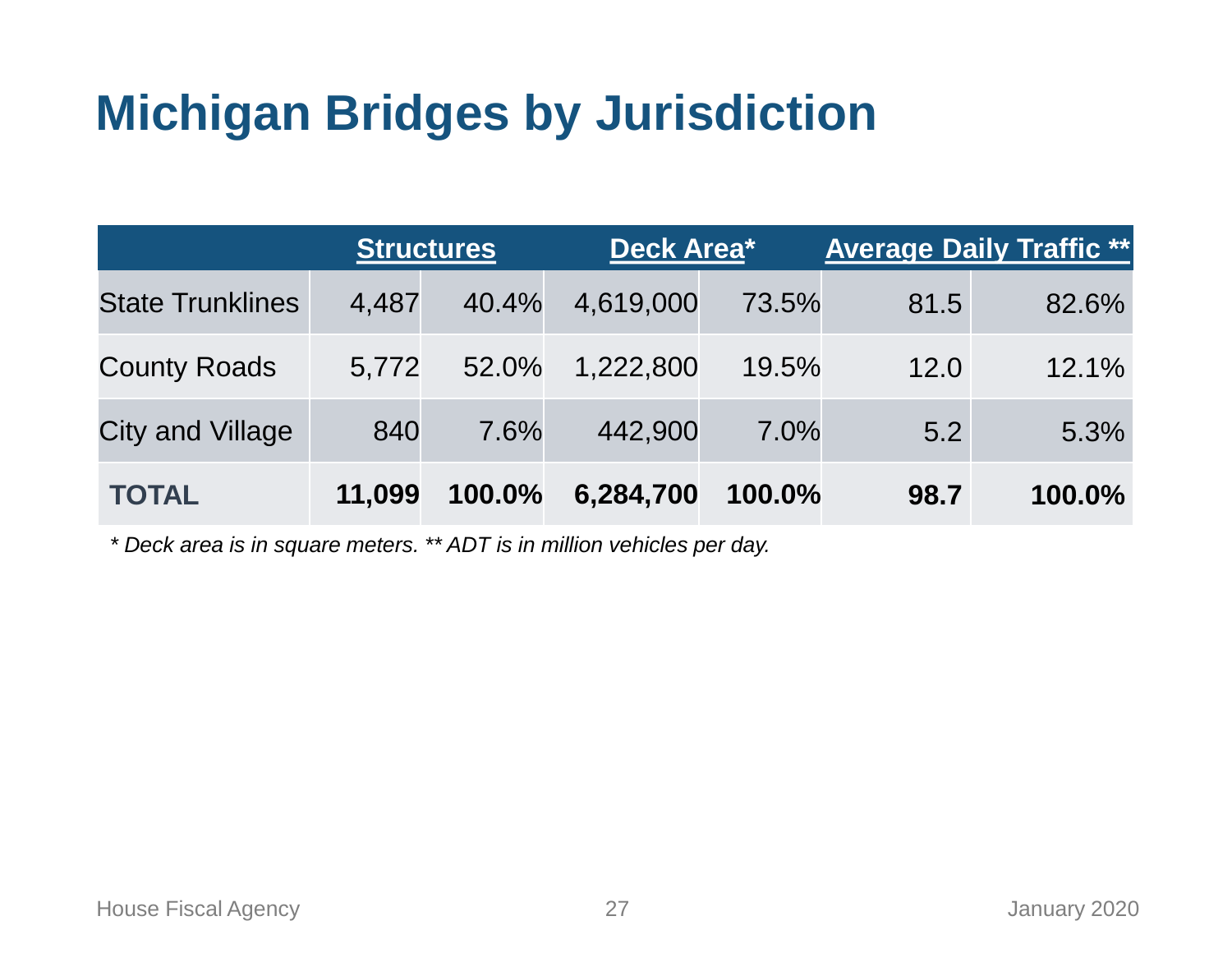#### **Public Transportation Programs**

- o **\$451.4 million** (**9%**) of FY 2019-20 Transportation budget is appropriated for public transportation programs including:
	- Capital and operating assistance to 81 local public transit agencies
	- Capital and operating assistance for Amtrak rail passenger service to **Michigan**
	- Other targeted public transportation programs (Detroit/Wayne County Port Authority, rail freight and transportation to work, specialized services for elderly and persons with disabilities)
- o The appropriation of Transportation revenue to public transportation programs is largely governed by Public Act 51 of 1951.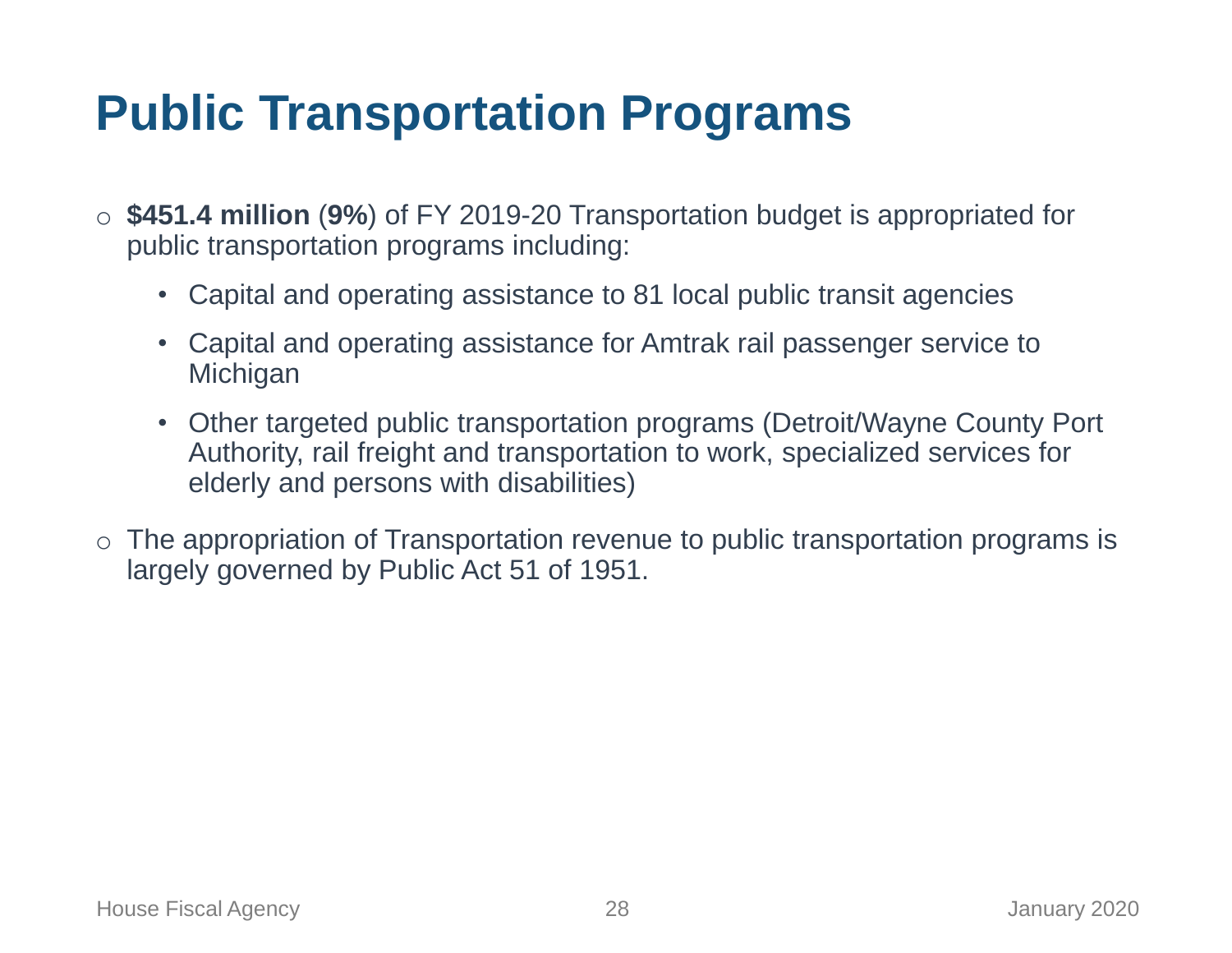#### **Aeronautics Programs**

- o **\$114.0 million** (**2%**) of FY 2019-20 Transportation budget appropriated for aeronautics programs including **\$95.5 million** for the federal Airport Improvement Program.
	- Airport Improvement Program supports capital improvements at locally owned public airports.
	- Aeronautics programs are governed by the State Aeronautics Code.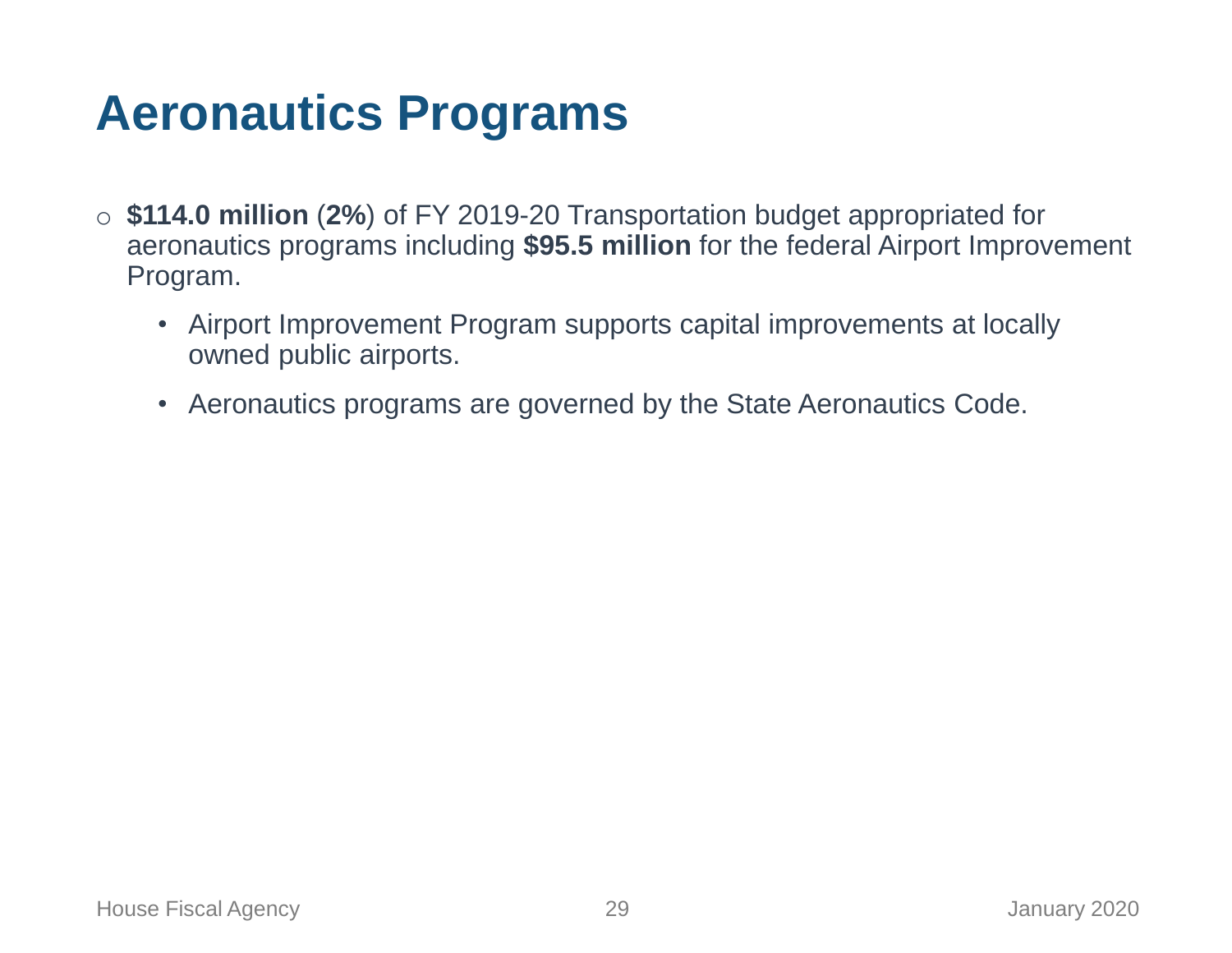#### **Special One-Time Projects**

- o FY 2019-20 Transportation budget includes **\$23.7 million** Gross (**\$12.0 million**  GF/GP) for special designated projects:
	- Carbide Docks, **\$1.0 million** CTF related to one element of a federal Army Corps of Engineers project to construct a new large-capacity lock at the Soo **Locks**
	- Rail Grade Separation Project, **\$22.7 million** Gross (**\$12.0 million** GF/GP), for a specific rail grade crossing project in Woodhaven, Michigan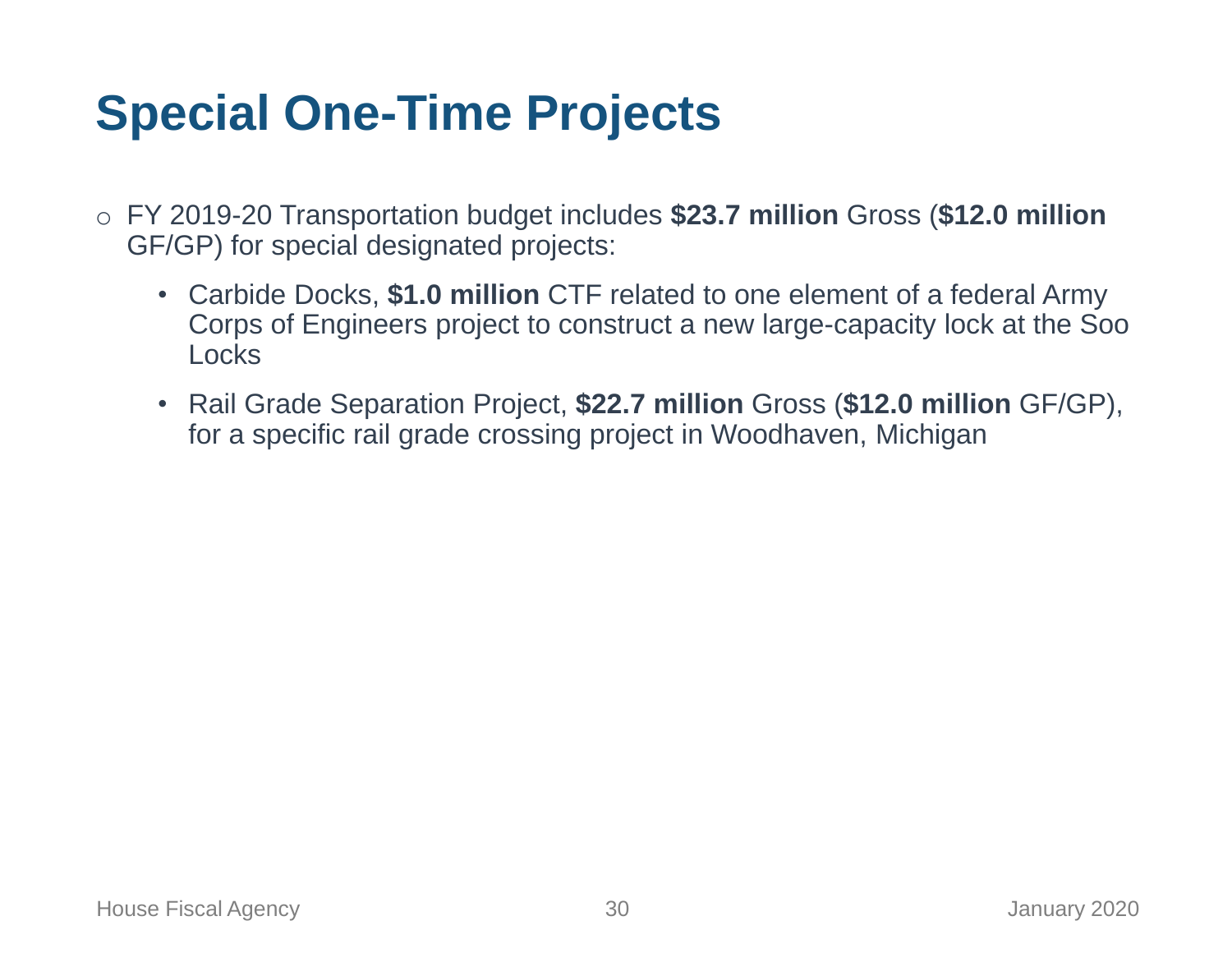#### **FY 2019-20 State/Local Programs**

Approximately half of the **\$5.0 billion** Transportation budget is appropriated for local agency programs including funds distributed or made available to local road agencies, local public transit agencies, or locally owned public airports.

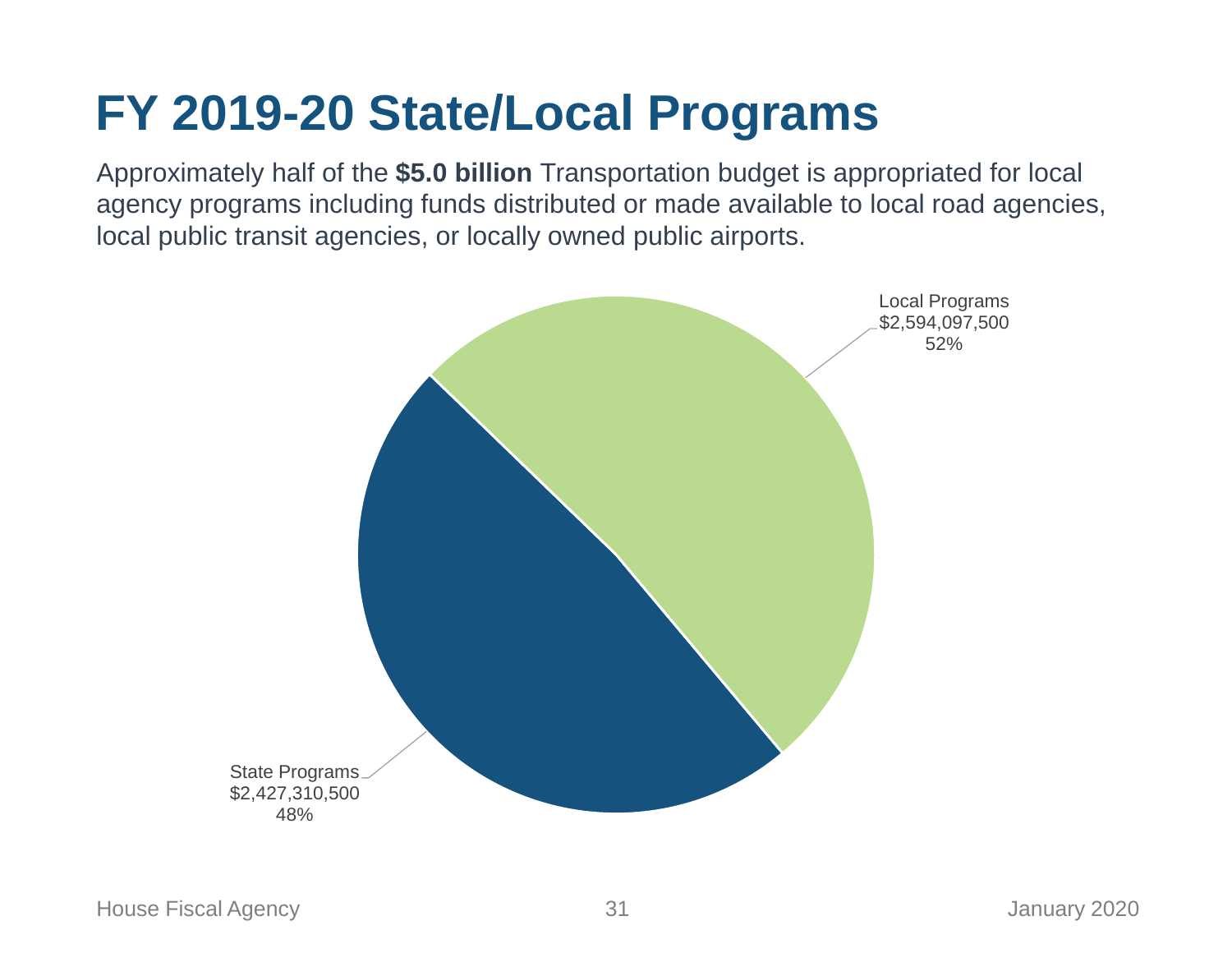#### **Michigan Transportation Fund (MTF) Revenue/Distribution**

- $\circ$  The MTF is the main collection and distribution fund for state restricted transportation revenue.
- o MTF revenue available for highway and public transportation programs was generally flat from FY 1999-00 through FY 2015-16.
- o Prior to passage of the November 2015 Road Funding Package, the last time there had been a significant increase in dedicated state transportation revenue was August 1997 after the legislature passed increases in the state motor fuel tax on gasoline and in commercial truck registration taxes.
- o MTF revenue peaked in FY 2003-04.
- $\circ$  MTF revenue and distribution in FY 2012-13 was almost identical to MTF revenue and distribution in FY 1999-2000.
- MTF revenue began to increase in FY 2016-17 after the January 2017 implementation of the November 2015 Road Funding Package.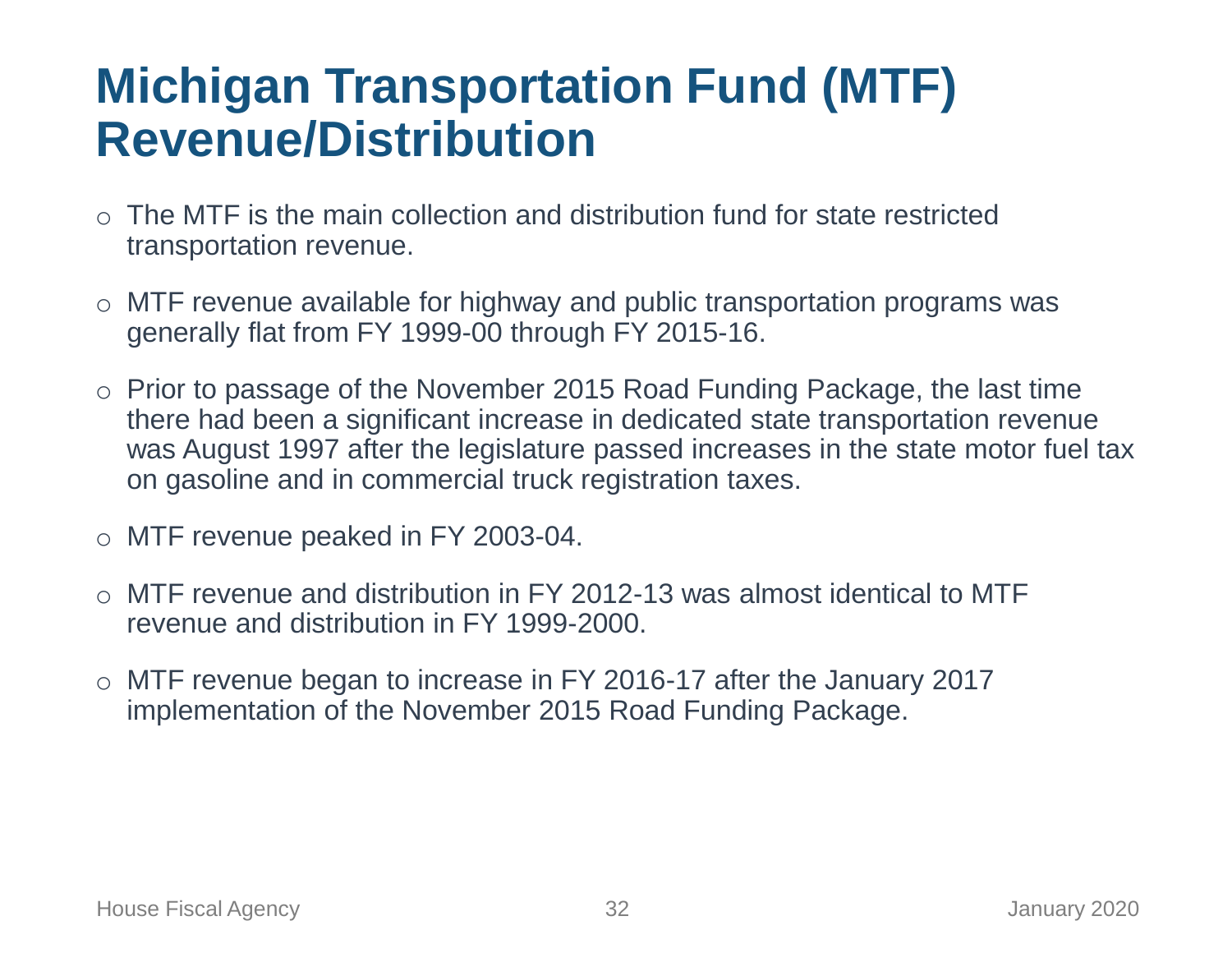#### **MTF Revenue History**

Except for a one-time spike in FY 2003-04, MTF revenue was relatively flat from FY 1998-99 through FY 2015-16. The increase beginning in FY 2016-17 reflects the impact of the November 2015 Road Funding Package, effective January 1, 2017.



 $\rightarrow$   $\rightarrow$  MTF Revenue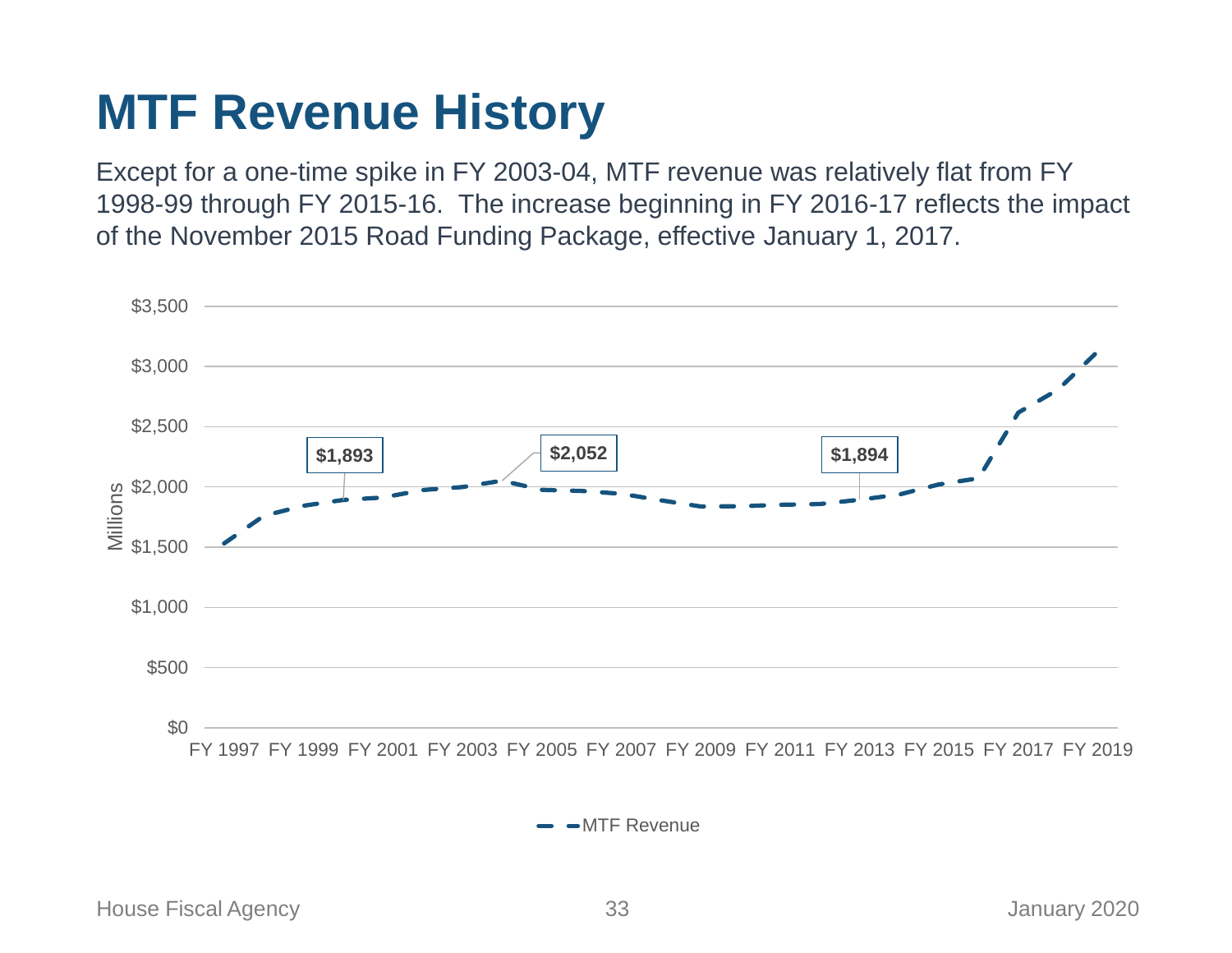#### **MTF Revenue Fund Source History**

Vehicle registration taxes are the largest source of MTF revenue, followed by the motor fuel tax on gasoline. The increases beginning in FY 2016-17 reflect the impact of the November 2015 Road Funding Package, effective January 1, 2017.

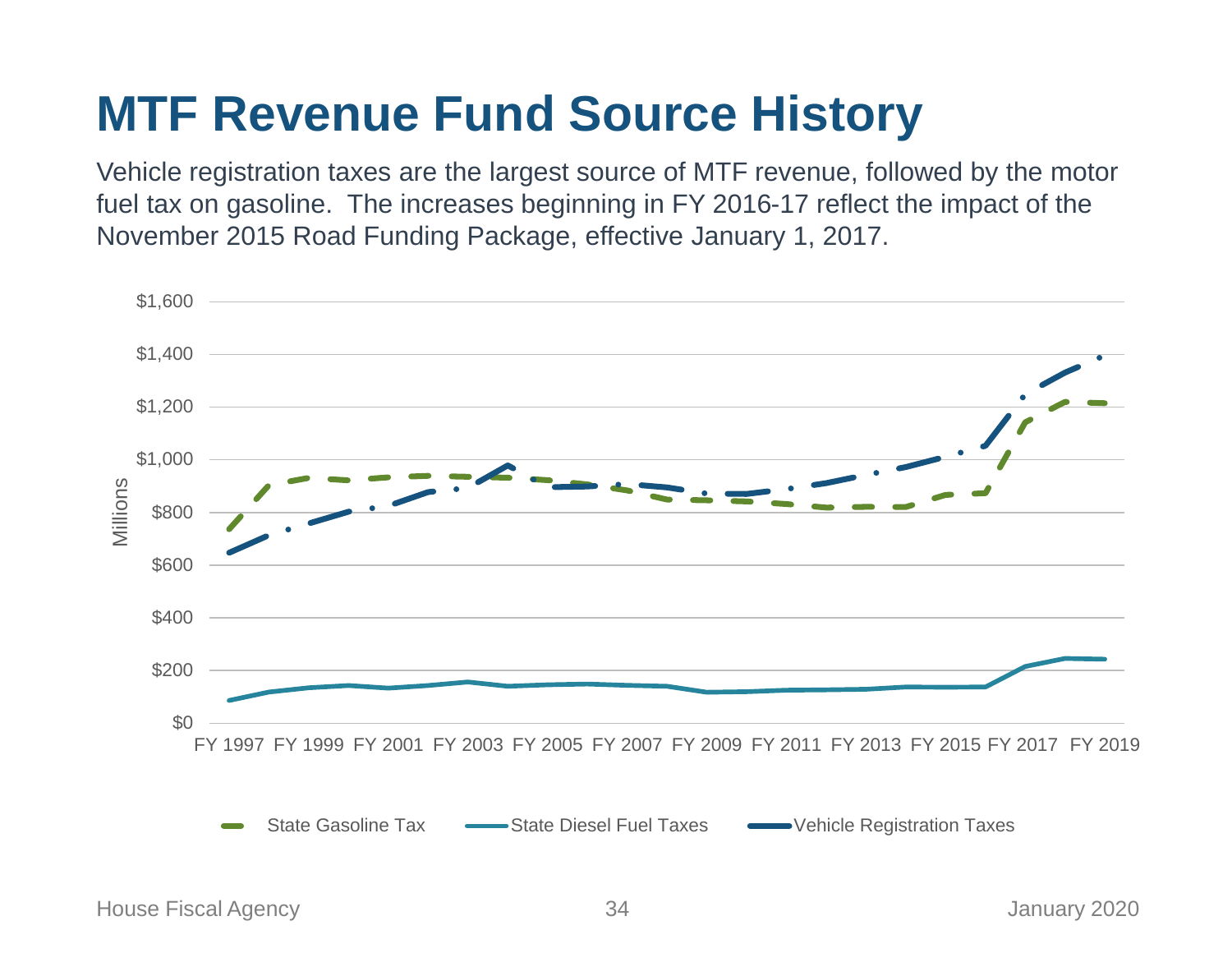#### **Pavement Condition/Revenue**

- o In 1997, the State Transportation Commission established state trunkline pavement performance goals of 85% of non-freeway pavement and 95% of freeway payment in "good" condition by 2007.
- o In 1998, the State Transportation Commission established state trunkline bridge performance goals of 85% of non-freeway bridges and 95% of freeway bridges in "good" condition by 2008.
- o MDOT met these pavement performance goals in 2007, but did not have sufficient revenue to sustain the performance goals.
- o MDOT currently estimates it would need additional annual funding of **\$1.4 billion**  each year to reach and sustain state trunkline pavement performance goals, and **\$125.0 million** per year to sustain bridge performance goals.
- o Estimated revenue shortfall is exclusive of other program needs such as capacity, safety, and economic development.
- o Local road agencies experienced similar revenue constraints and pavement condition deterioration.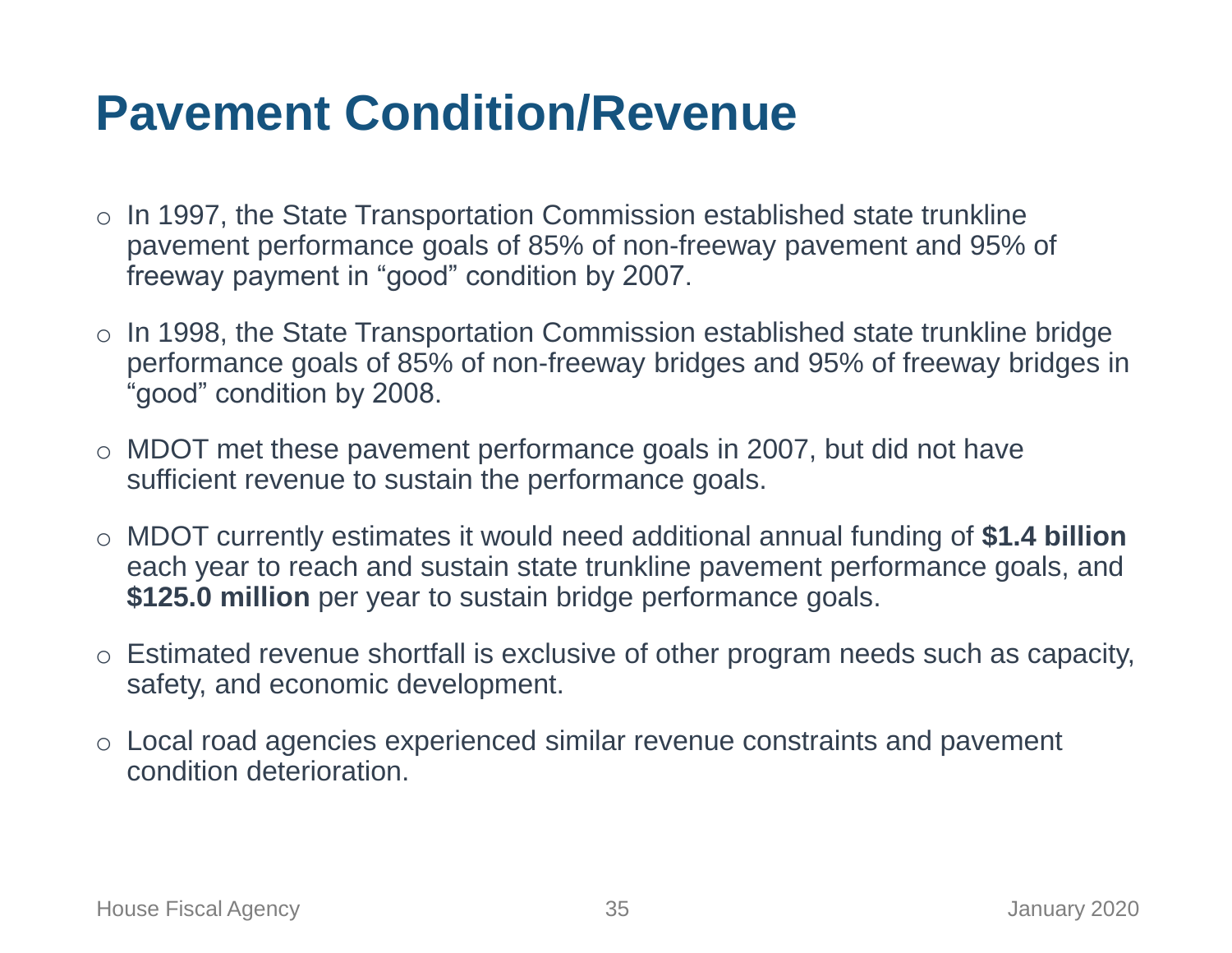#### **State Trunkline Combined Freeway/Non-Freeway Historic RSL Pavement Condition**

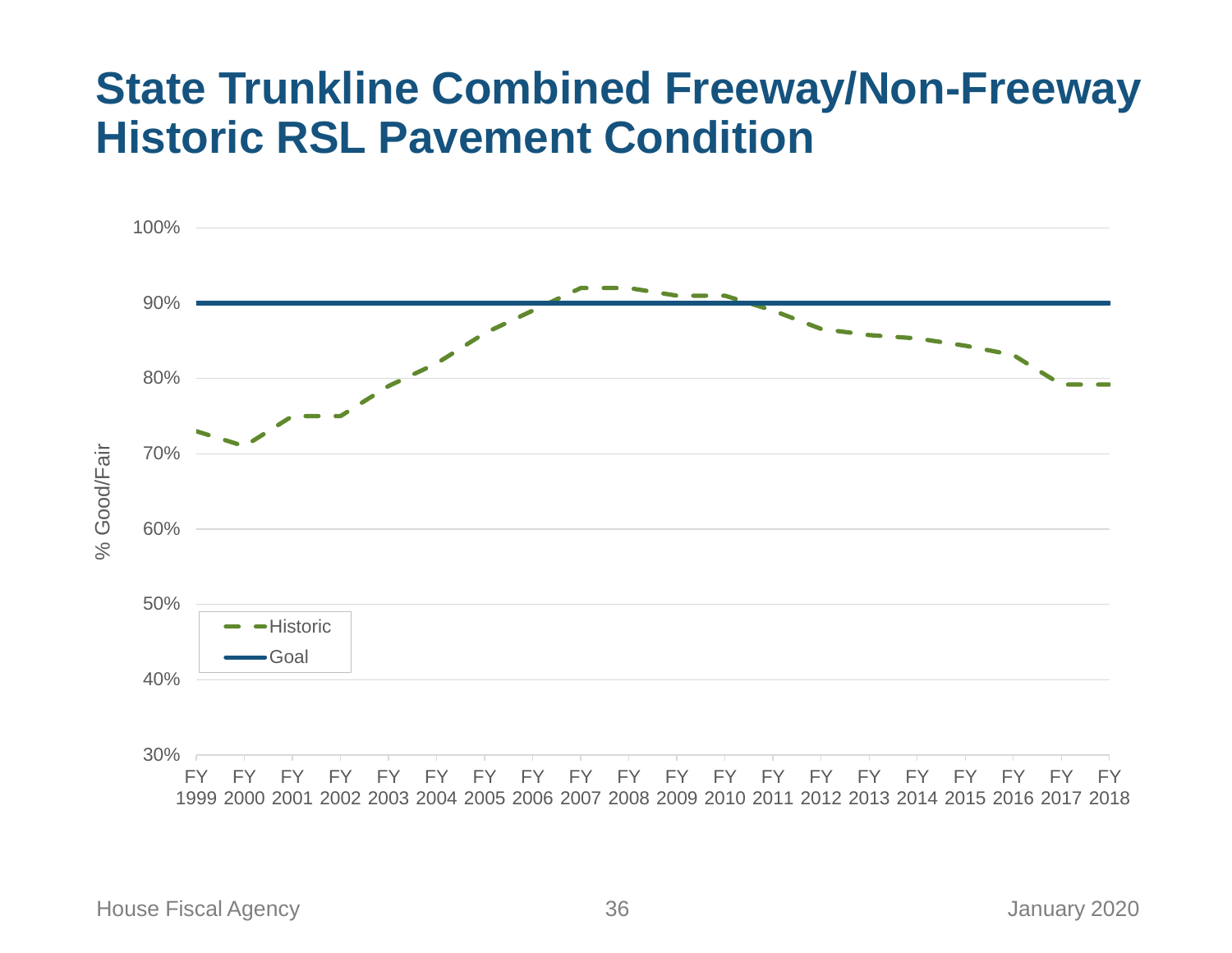#### **State Trunkline Combined Freeway/Non-Freeway Projected RSL Pavement Condition**



House Fiscal Agency 37 January 2020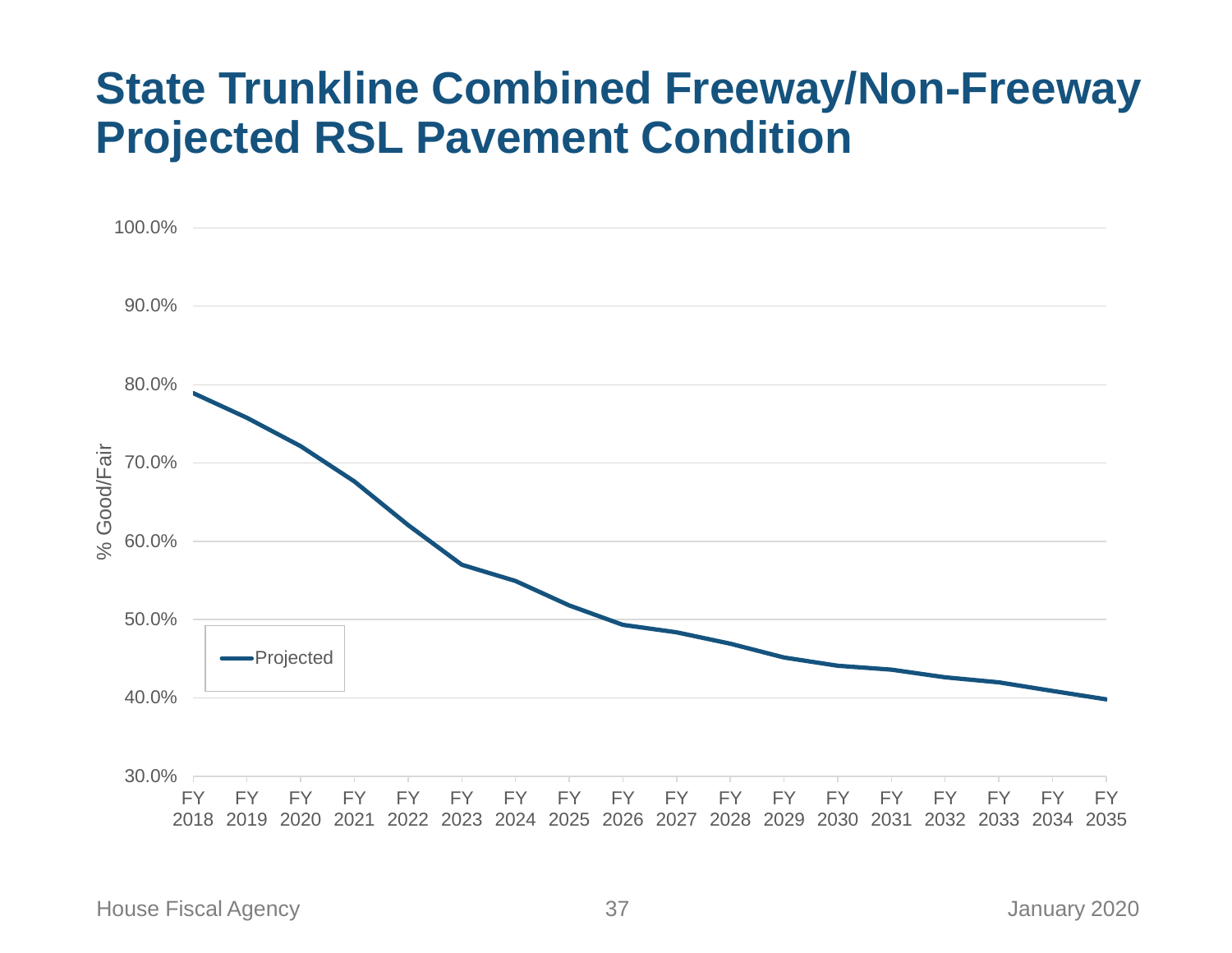#### **November 2015 Road Funding Package**

- o In November, 2015, the legislature passed a 7-bill package, including bills to increase motor fuel and vehicle registration taxes effective January 1, 2017.
- o This generated **\$464.5 million** in additional MTF revenue in the first fiscal year of implementation (partial FY 2016-17).
- $\circ$  The annual increase in MTF revenue from the motor fuel and registration tax increases is approximately **\$640.0 million**.
- o The November 2015 Road Funding Package also included a redirection of certain income tax revenue to state and local road and bridge programs beginning in the 2018-19 fiscal year. Specifically:
	- **\$264.0 million** in FY 2018-19
	- **\$468.0 million** in FY 2019-20
	- **\$600.0 million** in FY 2020-21 and each fiscal year thereafter.
- $\circ$  Once fully implemented in FY 2020-21, the November 2015 Road Funding Package is expected to generate approximately **\$1.2 billion** in additional revenue for transportation programs: **\$640 million** in new revenue from increases in motor fuel and vehicle registration taxes, and **\$600 million** from the redirection of income tax revenue.